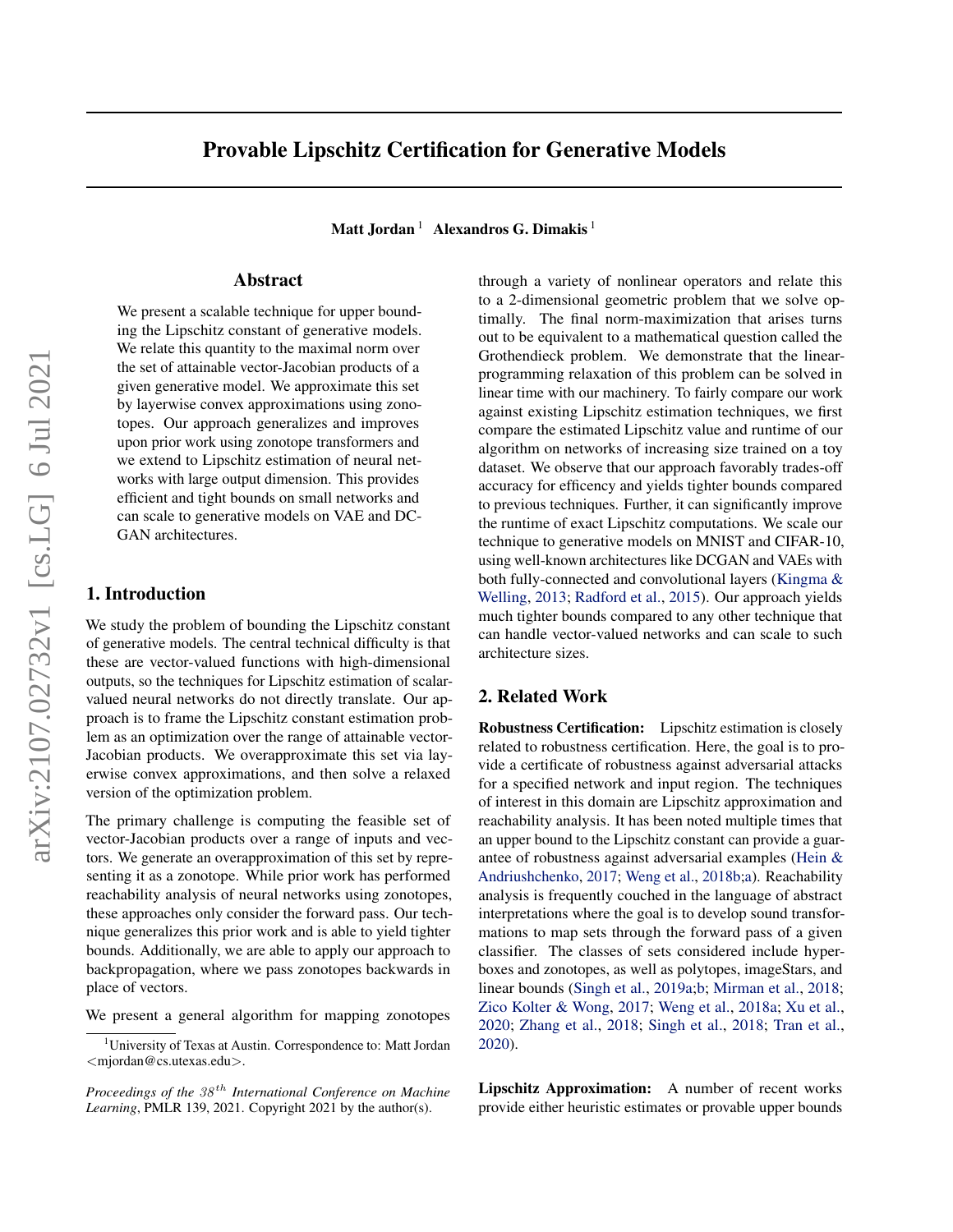<span id="page-1-0"></span>of the Lipschitz constant of neural networks. For ReLU networks, this problem is known to be NP-hard and has strong inapproximability guarantees [\(Virmaux & Scaman,](#page-8-0) [2018;](#page-8-0) [Jordan & Dimakis,](#page-8-0) [2020\)](#page-8-0). However for small networks it has been shown that this quantity may be estimated to a reasonable degree of accuracy. The majority of these works are either unable to handle vector-valued neural networks or are unable to scale to larger networks. Provable upper bounds of the Lipschitz constant may be attained using interval analysis [\(Weng et al.,](#page-8-0) [2018a\)](#page-8-0), semidefinite programming [\(Fazlyab et al.,](#page-8-0) [2019\)](#page-8-0), linear or mixed-integer programming [\(Jordan et al.,](#page-8-0) [2019\)](#page-8-0), or polynomial optimization [\(Latorre](#page-8-0) [et al.,](#page-8-0) [2019;](#page-8-0) [Chen et al.,](#page-8-0) [2020\)](#page-8-0). Heuristic estimates of the Lipschitz constant may be attained by either randomness and extreme-value theory [\(Weng et al.,](#page-8-0) [2018b\)](#page-8-0), or by a greedy algorithm over the activation patterns [\(Virmaux &](#page-8-0) [Scaman,](#page-8-0) [2018\)](#page-8-0). Our work can be viewed as a spiritual successor to the interval analysis approach of Lipschitz estimation and the zonotope abstract interpretation approaches for robustness certification.

## 3. Problem Statement and Relaxation Strategy

We formally define the problem of estimating the Lipschitz constants of vector-valued functions and provide a broad overview of the strategy for our convex relaxation. We start with the notation we will employ.

Notation: We will denote vectors using lowercase letters, matrices using capital letters and sets using calligraphic letters. We denote the unit-norm ball with respect to the α-norm as  $B_\alpha$ . We refer to the dual norm of the α-norm as the norm  $\lVert \cdot \rVert_{\alpha^*}$ , defined as  $\lVert v \rVert_{\alpha^*} := \sup_{u \in B_{\alpha}} |u^T v|$ . For a function  $f(\cdot): \mathbb{R}^k \to \mathbb{R}^n$ , we denote the Jacobian with respect to its argument as  $\nabla_x f(x)$ , which is a matrix in  $\mathbb{R}^{n \times k}$ . We will frequently abuse notation and for sets  $\lambda$ and functions f, we write  $f(\mathcal{X})$  to denote the set  $\{f(x) \mid$  $x \in \mathcal{X}$ . We use  $\odot$  to denote the Hadamard product of two vectors, and ⊕ to denote the Minkowksi sum of two sets.

Lipschitz constants of vector-valued functions: Given a neural network  $f: \mathbb{R}^k \to \mathbb{R}^n$ , an input domain  $\mathcal{X} \subseteq \mathbb{R}^k$ and norms  $\lVert \cdot \rVert_{\alpha}$ ,  $\lVert \cdot \rVert_{\beta}$  over  $\mathbb{R}^k$ ,  $\mathbb{R}^n$  respectively, the local Lipschitz constant is formally defined as:

$$
L^{(\alpha,\beta)}(f,\mathcal{X}) := \sup_{x,y \in \mathcal{X}} \frac{\|f(x) - f(y)\|_{\beta}}{\|x - y\|_{\alpha}}.
$$
 (1)

When  $f$  is continuously differentiable and  $\mathcal X$  is an open set, this quantity may be written as an optimization over matrix norms of the Jacobian. Letting  $\nabla_x f(x)$  be the Jacobian of f evaluated at  $x$ , we have that

$$
L^{(\alpha,\beta)}(f,\mathcal{X}) = \sup_{x \in \mathcal{X}} \|\nabla_x f(x)\|_{\alpha \to \beta}.
$$
 (2)

The matrix norm  $||M||_{\alpha \to \beta}$  is defined as

$$
||M||_{\alpha \to \beta} := \sup_{||v||_{\alpha} \le 1} ||Mv||_{\beta} = \sup_{||u||_{\beta^*} \le 1} ||M^T u||_{\alpha^*}.
$$
 (3)

where the second equality follows from the definition of the dual norm. Combining Equations 2 and 3, we can formulate the problem of computing the Lipschitz constant as an optimization over vector-Jacobian products:

$$
L^{(\alpha,\beta)}(f,\mathcal{X}) = \sup_{x \in \mathcal{X}} \sup_{u \in B_{\beta^*}} \left\| \nabla_x f(x)^T u \right\|_{\alpha^*}.
$$
 (4)

When  $f$  is nonsmooth, as in the case of neural networks with ReLU nonlinearities, the optimization over the Jacobian in Equation 4 is replaced with an optimization over Clarke generalized subgradients [\(Jordan & Dimakis,](#page-8-0) [2020\)](#page-8-0). For our purposes, as we seek only to upper bound this quantity, this distinction is of minimal importance.

The strategy we employ to upper bound Equation 4 will rely on two clear steps. The first step is to generate a sound approximation of the set of vector-Jacobian products of  $f$ , and the second step is to bound the maximal  $\lVert \cdot \rVert_{\alpha^*}$  norm of this set. Concisely, we first develop a set  $Y$  satisfying the containment

$$
\{\nabla_x f(x)^T u \mid x \in \mathcal{X}, \quad u \in B_{\beta^*}\} \subseteq \mathcal{Y}, \tag{5}
$$

and then we upper bound the maximal  $\alpha^*$  norm of  $\mathcal{Y}$ .

We will focus in particular on the  $L^{(\infty,1)}(f,\mathcal{X})$  Lipschitz constant. The choice of  $\|\cdot\|_{\alpha}$  to be the  $\ell_{\infty}$  norm is standard in the robustness certification literature. The choice of  $\left\| \cdot \right\|_{\beta}$ to be the  $\ell_1$  norm will yield an upper bound for  $L^{(\alpha,p)}(f,\mathcal{X})$ for  $p \ge 1$  as the dual ball,  $B_{\beta^*}$  is the  $\ell_{\infty}$  ball and contains all other  $\ell_p$  balls. This approach relies on mapping  $\ell_{\infty}$  balls through both the forward and backward pass of a network, which zonotopes are well-suited for.

Vector-Jacobian Products of Neural Networks: To handle the step of overapproximating the set of vector-Jacobian products, we turn our attention to the structure of the functions we consider. We consider feedforward neural networks with either fully-connected or convolutional layers and elementwise nonlinearities,  $\sigma$ , such as the ReLU, tanh, or sigmoid operators. A neural network  $f$  with  $L$  hidden layers may be evaluated according to the following recursion,

$$
f(x) := W_L Z_L(x) + b_L \tag{6}
$$

$$
Z_i(x) = \sigma\left(\hat{Z}_i(x)\right) \tag{7}
$$

$$
\hat{Z}_i(x) = W_i Z_{i-1}(x) + b_i \tag{8}
$$

$$
Z_0(x) = x,\t\t(9)
$$

for i in  $\{1, \ldots L\}$ . When f has convolutional layers, the affine operator in the definition of  $\hat{Z}_i(x)$  may be instantiated as a convolution operator.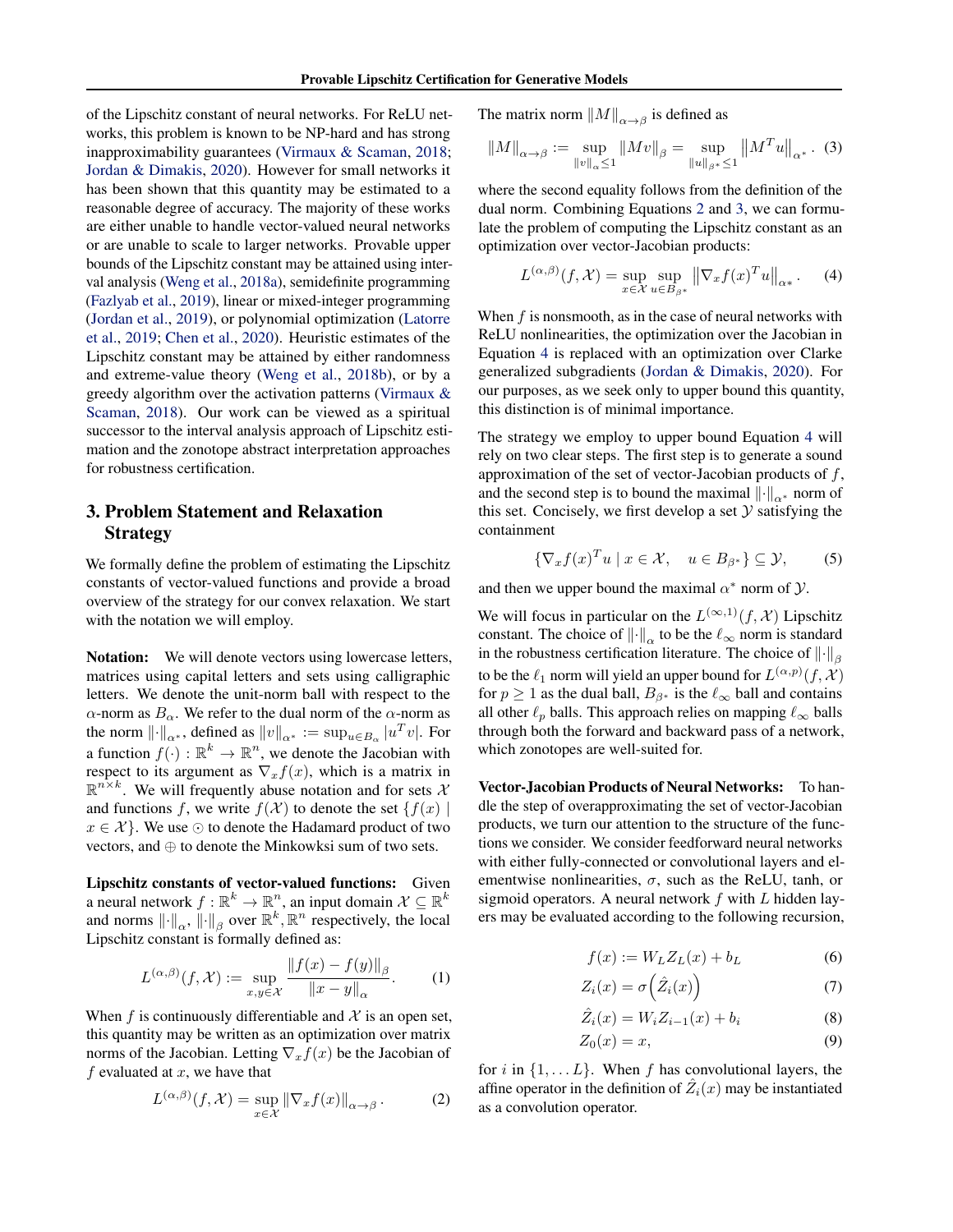<span id="page-2-0"></span>While the full Jacobian may be expensive to compute, vector-Jacobian products are a standard operation performed on neural nets via the backpropagation algorithm. This may be evaluated according to the following recursion,

$$
\nabla_x f(x)^T u := W_1^T J_1(x)^T Y_1(x, u)
$$
 (10)

$$
Y_i(x, u) = J_{i+1}^T(x)\hat{Y}_i(x, u)
$$
\n(11)

$$
\hat{Y}_i(x, u) = W_{i+1}^T Y_{i+1}(x, u)
$$
\n(12)

$$
Y_L(x, u) = u,\t\t(13)
$$

where  $J_i(x)$  is the Jacobian of the  $i^{th}$  nonlinearity with respect to its input,  $\nabla_{\hat{Z}_i} Z_i(x)$ , and i ranges from 1 to  $L$  – 1. For the standard elementwise nonlinearities,  $J_i(x)$  is diagonal and may be written as the Hadamard product with a vector. For example, when  $\sigma$  is the ReLU operator, this is a Hadamard product with a vector taking entries in  $\{0, 1\}$ , depending on the sign of the input to each neuron. When convolutional layers are used in place of fully-connected layers, the transpose convolution operator with no bias terms may be used in place of  $W_{i+1}^T$  in the definition of  $\hat{Y}_i(x, u)$ . For generative models that yield images, the outputs are constrained to the hyperbox  $[0, 1]^n$ , usually by applying a sigmoid or tanh layer to the output of  $f$ . In this case,  $\hat{Y}_{L-1}(x, u)$  is  $W_L^T J_L^T(x) u$ , for  $J_L(x)$  denoting the Jacobian with respect to this final nonlinear layer.

As our goal is to generate a set  $Y$  satisfying the containment in equation [5,](#page-1-0) we can unroll the recursions and iteratively construct sets which serve as sound approximations of each element in the recursion. For an input range of  $X$ , our algorithm will yield a collection of sets  $\mathcal{Z}_i$ ,  $\hat{\mathcal{Z}}_i$ ,  $\mathcal{J}_i$ ,  $\mathcal{Y}_i$ ,  $\hat{\mathcal{Y}}_i$ satisfying the containments

$$
\mathcal{X} \subseteq \mathcal{Z}_0 \qquad \qquad B_{\beta^*} \subseteq \hat{\mathcal{Y}}_L \qquad \qquad (14)
$$

$$
W_i \mathcal{Z}_{i-1} + b_i \subseteq \hat{\mathcal{Z}}_i \qquad W_i^T \hat{\mathcal{Y}}_i \subseteq \mathcal{Y}_{i-1} \qquad (15)
$$

$$
\sigma(\hat{\mathcal{Z}}_i) \subseteq \mathcal{Z}_i \qquad \mathcal{J}_i \odot \mathcal{Y}_{i+1} \subseteq \hat{\mathcal{Y}}_i \tag{16}
$$

$$
\nabla_z \sigma(\mathcal{Z}_i) \subseteq \mathcal{J}_i \tag{17}
$$

That is, we first overapproximate the range of attainable values of each layer of the neural net,  $Z_i(\mathcal{X})$  and  $\hat{Z}_i(\mathcal{X})$ . This allows us to create sets that contain the true range of gradients for each nonlinearity,  $\nabla_{Z_i} \hat{Z}_i(\mathcal{X})$  as per the left column. Then a similar procedure is used to obtain sets which contain the true range of partial vector-Jacobian products as the backpropagation algorithm is performed, i.e.  $Y_i(\mathcal{X}, B_{\beta^*})$ . Ultimately this will yield a a set that contains the set of attainable vector-Jacobian products  $\nabla_x f(\mathcal{X})^T B_{\beta^*}$ . Soundness is encapsulated in the following theorem.

Theorem 1. *For feedforward neural networks* f*, an input* set  $\mathcal X$  and sets  $\mathcal Z_i, \hat{\mathcal Z}_i, \mathcal J_i, \mathcal Y_i, \hat{\mathcal Y}_\rangle$  satisfying the containments *in Equations 14-17, the set of vector-Jacobian products satisfies*

$$
\{\nabla_x f(x)^T u \mid x \in \mathcal{X} \quad u \in B_{\beta^*}\} \subseteq \mathcal{Y}_0. \tag{18}
$$

For such a  $\mathcal{Y}_0$ , the Lipschitz constant of f may be upper*bounded by maximizing the*  $\left\| \cdot \right\|_{\alpha^*}$  *norm over the set*  $\mathcal{Y}_0$ *.* 

Abstracting this slightly, we notice that each of the recursive containments follow one of four forms. The first is the mapping of sets through affine operators as in equations 15. Next we require the mapping of sets through the nonlinearity  $\sigma$  or an elementwise multiplication as in equation 16. Third we have the Jacobian operator of  $\sigma$  as in equation 17. In the sequel we will describe a family of sets that trades off expressiveness with efficiency of representation, and then we develop a technique to perform each of these four operations in a way that satisfies the required containments.

## 4. Hyperboxes and Zonotopes

The key idea to handle the sound approximations required by Theorem 1 is to introduce a family of sets and develop transformations that are closed under this family of sets and preserve the necessary containment for the four classes of operators. The families of sets we will consider here are hyperboxes and zonotopes. Throughout our Lipschitz estimation procedure, we will frequently make use of the fact that linear programs and Minkowski sums of these sets are efficiently computable.

**Hyperboxes:** An axis-aligned hyperbox in  $\mathbb{R}^d$  may be defined by a center point  $c \in \mathbb{R}^d$  and a radius vector  $r \in R^d$ with  $r \geq 0$ , such that the set  $H(c, r)$  may be defined as

$$
H(c,r) := \{c + r \odot y \mid ||y||_{\infty} \le 1\}.
$$

Hyperboxes have very efficient representations, and enjoy many nice computational properties. Namely, linear programs over  $H(c, r)$  admit a closed-form solution computable in time  $O(d)$  as do Minkowski sums:

$$
\max_{x \in H(c,r)} a^T x = a^T c + ||a \odot r||_1
$$
  

$$
H(c_1, r_1) \oplus H(c_2, r_2) = H(c_1 + c_2, r_1 + r_2).
$$

Zonotopes: Zonotopes are a family of sets that can be much more expressive than hyperboxes but also enjoy many of the same efficient subroutines. A zonotope may be defined as the image of an affine operator applied to a hyperbox, or equivalently, a Minkowski sum of line segments. Typically a zonotope in  $\mathbb{R}^d$  is represented in the G-representation, where a center  $c \in \mathbb{R}^d$  and a generator matrix  $G \in \mathbb{R}^{d \times m}$  are supplied. The number of columns, m of  $E$  is referred to as the degrees of freedom of a zonotope. Formally, these sets are described as

$$
Z(c, E) := \{c + Ey \mid ||y||_{\infty} \le 1\}.
$$

Linear programs over zonotopes also admit a closed form solution as

$$
\max_{x \in Z(c,E)} a^T x = a^T c + ||E^T a||_1
$$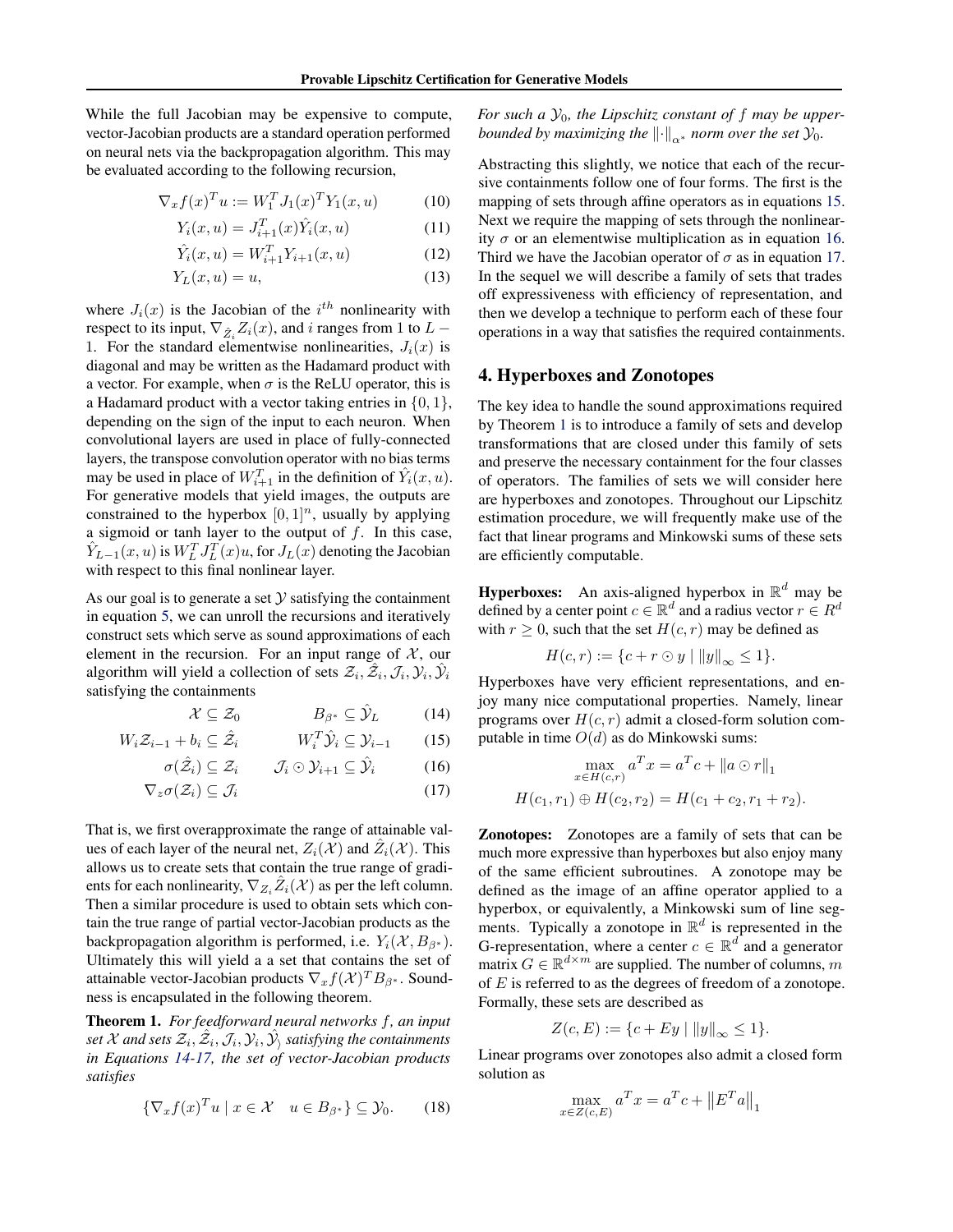<span id="page-3-0"></span>which follows from the definitions of dual norms. An important and frequently used application of this fact is that coordinate-wise lower and upper bounds may be efficiently computed. Indeed, the smallest hyperbox containing a zonotope may be written as

$$
Z(c, E) \subseteq H(c, |E|\vec{1}).
$$

where  $|E|$  denotes the absolute value operator applied elementwise to E. Similarly, the Minkowski sum of two zonotopes is efficiently computable as

$$
Z(c_1, E_1) \oplus Z(c_2, E_2) = Z(c_1 + c_2, E_1||E_2)
$$

where  $E_1||E_2$  is the concatenation of the columns of  $E_1$ with those of  $E_2$ .

## 5. Zonotopes and Sound Pushforward **Operators**

Now we describe how to construct sound transformations as required by the operations outlined in Equations [14-17.](#page-2-0)

Affine operators: Both hyperboxes and zonotopes have efficient sound transformations when mapping through affine operators. Consider an affine operator  $x \to Ax + b$ . In general, hyperboxes are not closed under affine operation, but the tightest sound operator maps a hyperbox  $H(c, r)$ to the hyperbox  $H(Ac + b, |A|r)$ . Zonotopes, on the other hand, are closed under affine operation and  $Z(c, r)$  maps to  $Z(Ac + b, AE).$ 

Elementwise nonlinearities: In general, zonotopes may not be closed under elementwise nonlinearities. Here we will demonstrate a strategy for these mappings that are optimal in a sense and improve upon the mappings of zonotopes through elementwise nonlinearities from prior works.

In general, the problem we consider is to map a zonotope  $Z \subseteq \mathbb{R}^d$  through an operator  $\Phi : \mathbb{R}^d \to \mathbb{R}^d$  where  $\Phi(x) =$  $(\phi(x_1), \ldots, \phi(x_d))$ . That is, we wish to develop a zonotope Z' satisfying  $\Phi(Z) \subseteq Z'$ .

The strategy we employ to construct  $Z'$  is to retain the structure of Z and incorporate new degrees of freedom. We will scale Z along each coordinate and cover the errors by taking the Minkowski sum with a new zonotope:

$$
Z' = (\Lambda \odot Z) \oplus \hat{Z}
$$

where  $\Lambda$  is a vector and  $\hat{Z}$  represents the a zonotope containing the new degrees of freedom. The following sufficient condition states that this transformation satisfies the desired containment property:

**Lemma 1.** For any zonotope  $Z \subset \mathbb{R}^d$  and any operator  $\Phi$ *operating over*  $\mathbb{R}^d$ , if  $\hat{Z}$  is a zonotope satisfying the contain*ment*

$$
\{\Phi(z) - \Lambda \odot z \mid z \in Z\} \subseteq \hat{Z} \tag{19}
$$

*then*

$$
\Phi(Z) \subseteq (\Lambda \odot Z) \oplus \hat{Z}.
$$

We refer to the set  $\{\Phi(z) - \Lambda \odot z \mid z \in Z\}$  as the *residuals*, and reduce the problem to finding a vector  $\Lambda$  and set  $\overline{Z}$ containing these residuals. Our strategy is to consider sets  $\hat{Z}$  that are axis-aligned hyperboxes, i.e.  $\hat{Z} = H(b^*, \mu^*).$ While there are many such residual hyperboxes, a reasonable heuristic would be to choose  $\Lambda$  to yield the smallest hyperbox satisfying Lemma 1.

By considering only transformations that scale each coordinate of  $Z$  independently and accounting for the residuals with a hyperbox, it suffices to consider each coordinate individually. In this case, the soundness criterion of Equation 19 reduces to the condition:

$$
\{\phi(z_i) - \Lambda_i z_i \mid z \in Z\} \subseteq [b_i - \mu, b_i + \mu].
$$

By our heuristic, we would like to minimize the size of the residual interval,  $2\mu$  in the above equation. This may be written as a min-max optimization:

$$
\min_{\Lambda_i, b_i} \max_{z \in Z} |\phi(z_i) - \Lambda_i z_i - b_i|.
$$
 (20)

Indeed, this may be equivalently be viewed as fitting an affine function  $L(z_i) := \Lambda_i z_i + b_i$  to the function  $\phi(z_i)$  such that the maximum absolute value deviation between  $L(z<sub>i</sub>)$ and  $\phi(z_i)$  is minimized across all Z. Now assume that the optimal objective value of the above min-max is  $2\mu^*$ , and the argmin and argmax are  $(\Lambda_i^*, b_i^*)$  and  $(z_i^*)$  respectively. Then by definition, we have that

$$
\{\phi(z_i) - \Lambda_i^* z_i \mid z \in Z\} \subseteq [b_i^* - \mu^*, b_i^* + \mu^*].
$$

By computing the optimal solution to Equation 20 for each coordinate *i*, we can compute  $\Lambda^*$  and a residual hyperbox  $H(b^*, \mu^*)$  satisfying the sufficient condition required by Lemma 1.

It remains to be seen how to efficiently solve the min-max of Equation 20. We consider this problem graphically and notice that any 2-dimensional set of points described as the points with vertical deviation of no more than  $\mu$  from an affine function  $L(z_i)$  is a parallelogram with vertical sides. Indeed, we refer to sets of the form

$$
\{(z_i, y_i) \mid z_i \in [l_i, u_i] \quad |y_i - L(z_i)| \le \mu\}
$$

as *vertical parallelograms*, parameterized by the line  $L(\cdot)$ and vertical range  $\mu$  and denoted as  $P(L, \mu)$ . As we have shown, the min-max can be reduced to an instance of the vertical-parallelogram fitting problem.

Definition 1. *The vertical parallelogram fitting problem asks the following question. Given a 2-dimensional set* S*, we seek to find the vertical parallelogram with minimal area that contains the set* S*.*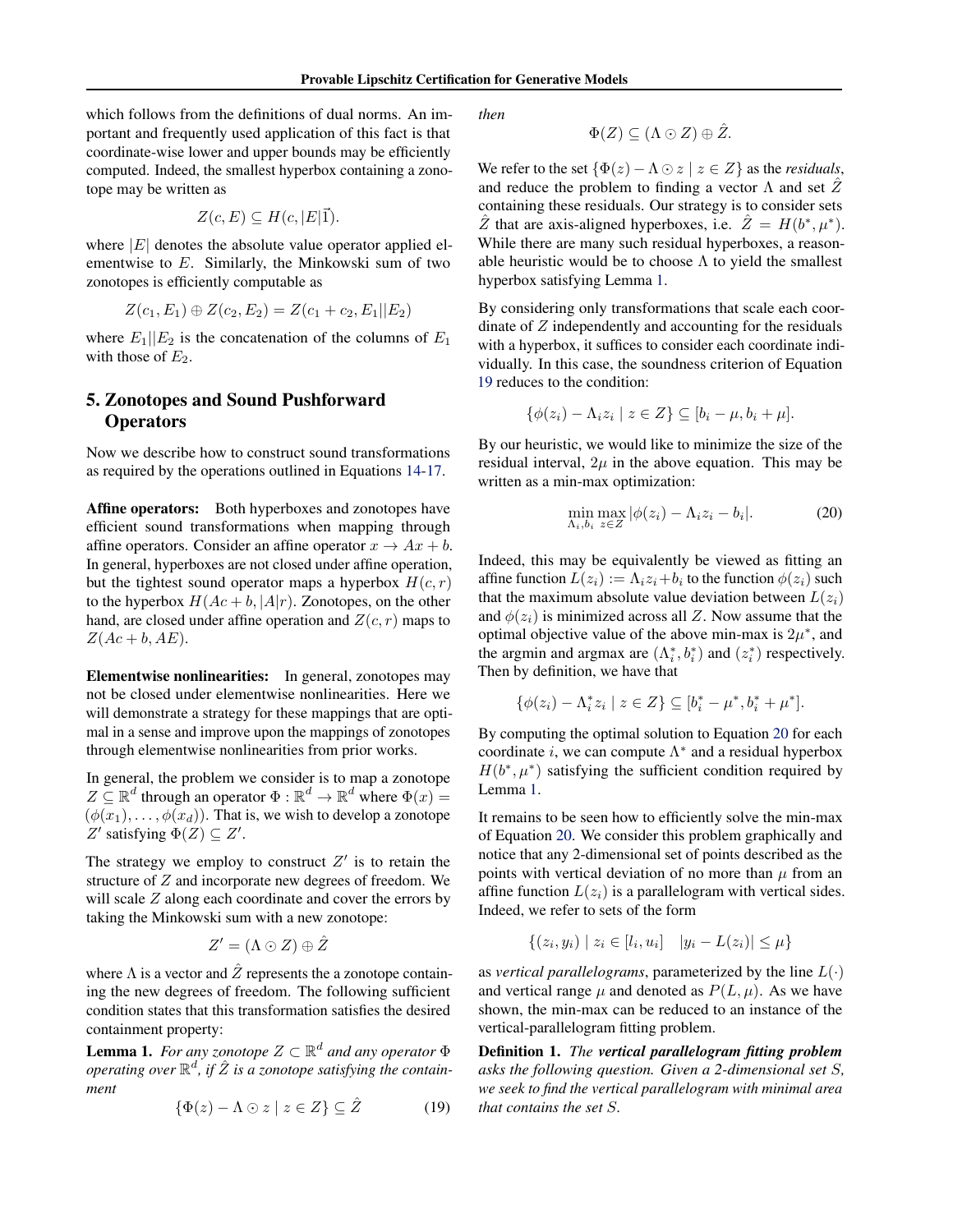<span id="page-4-0"></span>Since the horizontal range of the provided set  $S$  is fixed, the area of a vertical parallelogram hinges only upon the length of its vertical side. We discuss how to solve this problem in the next section.

Applying this problem to the particular form of the min-max in Equation [20,](#page-3-0) we arrive at the following theorem:

**Theorem 2.** When *S* is the set  $\{(z_i, \phi(z_i)) \mid z_i \in [l_i, u_i]\},\$ *the solution to the vertical parallelogram fitting problem yields the optimal solution to Equation [20.](#page-3-0) Repeated calls to this subroutine yields the tightest hyperbox fitting the residuals as in equation* [19](#page-3-0)*.*

Jacobians of Elementwise Operators: Now we consider sound operators for the Jacobians of these elementwise nonlinearities, which will ultimately yield the sets  $\mathcal{J}_i$  as in equation [17.](#page-2-0) Specifically the goal is to develop a set containing

$$
\{\nabla_z \Phi(z) \mid z \in Z\}
$$

for any zonotope Z. While the strategy presented above certainly applies to this case, we choose to develop a hyperbox approximation for this containment. As hyperboxes allow for independence of coordinates and the  $\Phi$  operator is an elementwise operator, this reduces to computing, for each coordinate  $i$ , the values:

$$
j_i^{(l)} := \min_{z \in Z} \phi'(z_i)
$$
  $j_i^{(u)} := \max_{z \in Z} \phi'(z_i).$ 

When the  $i^{th}$  coordinate of Z is bounded in  $[l_i, u_i]$ , the above minimum and maximum may be solved efficiently for common nonlinearities. Indeed for ReLU, we have that  $j_i^{(l)}=\text{sign}(l_i)$  and  $j_i^{(u)}=\text{sign}(u_i).$  For the sigmoid and tanh operators, this is  $j_i^{(l)} = \phi'(\max(\{|l_i|, |u_i|\}))$ and  $j_i^{(u)} = \phi'(\min(\{|l_i|, |u_i|\})$ . This may be computed for every coordinate  $i$  and yields the hyperbox with center  $j^{(u)}+j^{(l)}$  $\frac{+j^{(l)}}{2}$  and radius  $\frac{j^{(u)}-j^{(l)}}{2}$  $\frac{-j^{(1)}}{2}$ ).

Elementwise multiplication: Using the above machinery, we can handle the elementwise multiplication operator in a sound fashion. Given a zonotope  $Z$  and a hyperbox  $H$ , we wish to develop a zonotope which contains the set

$$
\{x \odot z \mid x \in H, \quad z \in Z\}
$$

Parallel to Lemma [1,](#page-3-0) we employ a strategy where we seek to find the hyperbox that most tightly fits the residual set. This soundness criterion is proved in the following lemma:

**Lemma 2.** For any zonotope  $Z \subseteq \mathbb{R}^d$  and hyperbox  $H \subseteq$  $\mathbb{R}^d$ , if  $\hat{Z}$  is a zonotope satisfying the containment

$$
\{x \odot z - \Lambda \odot z \mid x \in H \quad z \in Z\} \subseteq \hat{Z} \tag{21}
$$

*then*

$$
\{x \odot z \mid x \in H \quad z \in Z\} \subseteq (\Lambda \odot Z) \oplus \hat{Z}.
$$

lemma

Since  $\odot$  acts elementwise, H is a hyperbox, and we only seek to fit a hyperbox residual, we may again consider each coordinate independently. This reduces to another min-max problem where the maximum is now taken over both Z and H.

$$
\min_{\Lambda_i, b_i} \max_{z \in Z, x \in H} |x_i \cdot z_i - \Lambda_i z_i - b_i|.
$$
 (22)

We may again solve this via a reduction verticalparallelogram fitting problem. We can suppose that  $z_i$  is contained in the interval  $[l_i^{(z)}, u_i^{(z)}]$  and  $x_i$  is contained in the interval  $[l_i^{(x)}, u_i^{(x)}]$ . Then the following theorem relates the vertical parallelogram fitting problem to the elementwise multiplication operator.

**Theorem 3.** When S is the set  $\{(z, x \cdot z) \mid l^{(z)} \leq z \leq z\}$  $u^{(z)}$   $l^{(x)} \leq x \leq u^{(x)}$ }, the solution to the vertical*parallelogram fitting problem yields the optimal solution to Equation 22. Repeated calls to this subroutine yields the tightest hyperbox fitting the residuals as in Equation 21.*

theorem In this sense, we may once again compute the vertical parallelogram fit for each coordinate i to generate the scaling factor  $\Lambda$  and residual hyperbox  $Z'$ .

### 6. Vertical-Parallelogram fitting problem

In the cases of elementwise operators or elementwise multiplication by a hyperbox, we have reduced the problem of tightly fitting the residuals to the vertical parallelogram fitting problem. Here we describe our algorithm to solve this problem and illustrate its use on two examples. Prior work has optimally solved this problem for the ReLU nonlinearity, but is unnecessarily loose for differentiable nonlinearities. We provide full derivations for the ReLU, sigmoid, tanh, and absolute value operators in the appendix.

Algorithm Consider some general 2-dimensional set S. We will walk through the major components of our algorithm and describe the necessary subroutines to fit a vertical parallelogram to S. Recall that vertical-parallelograms are parameterized by a scalar vertical side-length,  $2\mu$ , and an affine function  $L(\cdot)$  which is parameterized by a slope  $\lambda$ and intercept b.

First we compute the vertical-side length  $\mu$ . Since vertical parallelograms are convex, any vertical parallelogram containing the target set  $S$  must contain its convex hull. Assuming that the set  $S$  is bounded in the horizontal dimension by  $[l_x, u_x]$ , the convex hull of S may be decomposed into a convex upper and lower hull,  $h^+(x)$ ,  $h^-(x)$  such that

$$
conv(S) = \{(x, y) \mid x \in [l_x, u_x], \quad h^-(x) \le y \le h^+(x)\},
$$

where the upper hull is concave and the lower hull is convex. The vertical deviation between these hulls, which we refer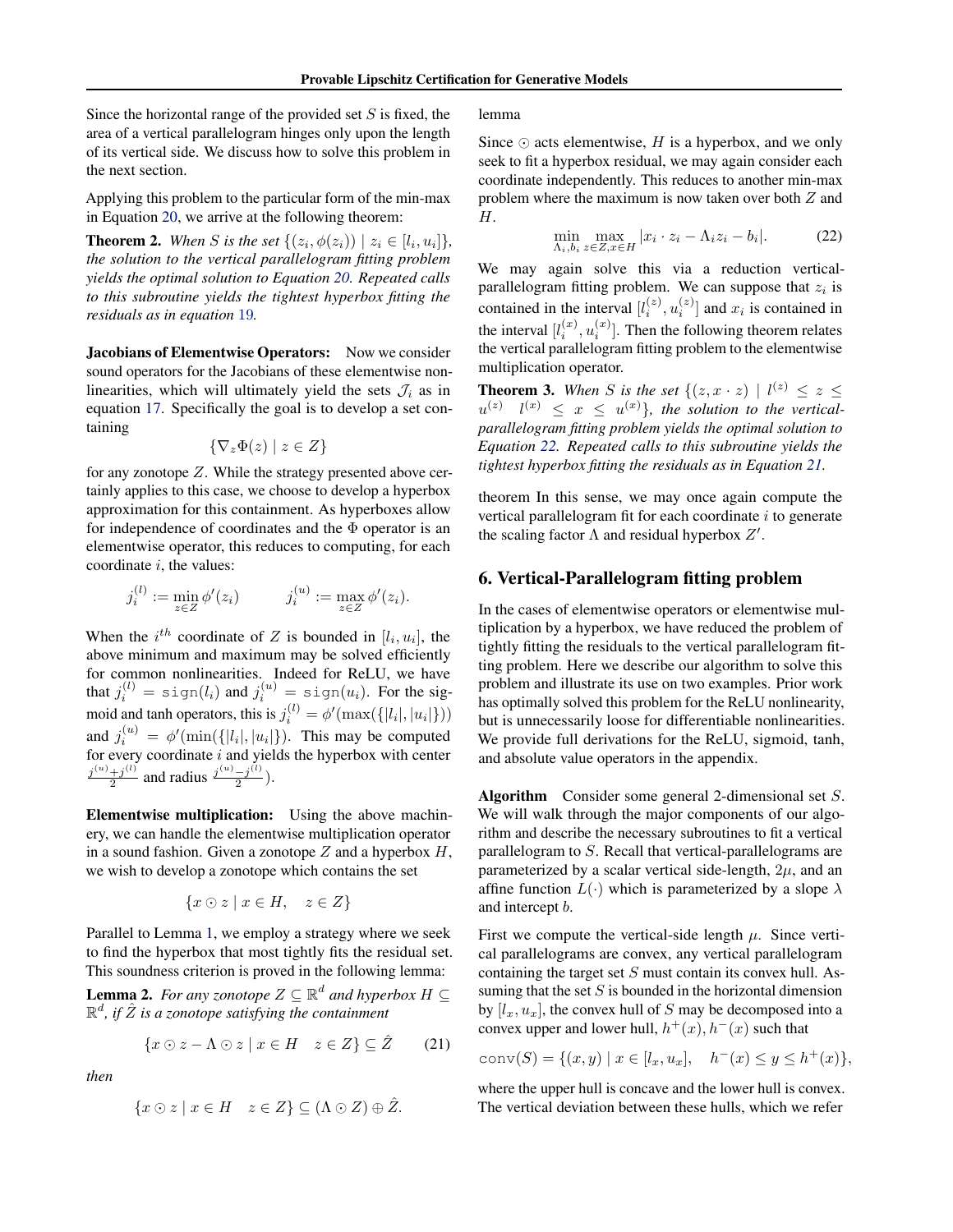

Figure 1. Examples of the vertical parallelogram fitting algorithm for the tanh (left) and elementwise multiplication (middle) operators. The sets S are drawn in red, with their convex hulls in green. The optimal vertical parallelogram for each is drawn in blue. The bound yielded by DeepZ is in yellow for the tanh operator. For classifiers trained on the toy dataset, our improved tanh bounds yield tighter reachability analysis compared to prior work (right). The set of attainable outputs of a network for a specified region is plotted in green, DeepZ yields the set shaded in red, whereas our reachable set is shaded in blue.

to as the altitude at x, is denoted by their difference  $h^+(x)$  –  $h^{-}(x)$ . The vertical side-length  $2\mu$  is lower bounded by the altitude at x for every  $x \in [l_x, u_x]$ . If the maximum of the altitude across  $[l_x, u_x]$  is  $2\mu^*$ , attained at  $x^*$ , the vertical side-length of P must satisfy  $2\mu^* \leq 2\mu$ . It turns out this is always attainable with equality, i.e. there always exists an affine function L such that  $P(L, \mu^*)$  contains S.

For maximum altitude  $2\mu^*$  attained at  $x^*$ , we compute an affine function  $L$  such that the shifted affine function  $L(x) + \mu^*$  is greater than  $h^+(x)$  for all  $x \in [l_x, u_x]$  and vice versa for the lower convex hull,  $L(x) - \mu^* \leq h^-(x)$ . We first solve for the slope of  $L$ . The subgradient of a convex function f, denoted  $\delta f(x)$ , is the set of slopes of affine functions passing through the point  $(x, f(x))$  that lower bound f. Thus, the slope  $\lambda$  must lie in both the subgradient of  $h^{-}(x)$ and  $-h^+(x)$ . The intersection of these subgradients is guaranteed to be nonempty as  $x^*$  minimizes the convex function  $h^{-}(x) - h^{+}(x)$ , implying  $0 \in \delta(h^{-}(x^{*}) - h^{+}(x^{*}))$ . Any element in the intersection of these subgradients suffices as a choice for the slope of the fitting parallelogram. We arbitrarily choose such an element and denote it as  $\lambda^*$ .

Finally we compute the intercept of the line L. For the bounds to be tight, the constraint that  $L(x) + \mu^* \geq h^+(x)$ must be tight at  $x^*$  and likewise for  $h^-$ . Hence the line L must pass through the point  $(x^*, \frac{h^+(x^*)+h^-(x^*)}{2})$  $\frac{+n-(x)}{2}$ ). Provided with a slope  $\lambda^*$ , it is trivial to compute the intercept of a line passing through that point. This concludes the algorithm and yields the desired parallelogram attaining the tightest possible vertical deviation.

The running time of this algorithm depends crucially on the structure of the set  $S$ . Computing the upper and lower convex hulls of S may be challenging and algorithms to compute these functions need to be designed by hand. However, the sets we consider admit efficient algorithms to compute these functions. Multiple prior works have correctly computed the convex hull for the set defined by the ReLU

operator, but have provided suboptimal bounds for differentiable nonlinearities. To illustrate its use, we will apply our algorithm to the tanh operator and the elementwise multiplication operator.

Tanh example: Consider the tanh function and the horizontal coordinate bounds  $[l_x, u_x]$  where  $l_x \geq 0$ . In this case, we desire to fit a parallelogram to the set  $\{(x,\tanh(x)) \mid$  $x \in [l_x, u_x]$ . The tanh function is concave for  $x \geq 0$ , so the convex hull of S has an upper hull of  $h^+(x) = \tanh(x)$ . The lower hull,  $h^{-}(x)$ , is the secant line passing through the points  $(l_x, \tanh(l_x))$  and  $(u_x, \tanh(u_x))$ , which has slope  $\lambda = \frac{\tanh(u_x) - \tanh(l_x)}{u - l}$  $\frac{u_x - l_{x-1}}{u_x - l_x}$ . The altitude is maximized when the slope of tanh $(x)$  is equal to  $\lambda$ , which is attained at  $x^* = \tanh^{-1}(\sqrt{1-\lambda})$ . This yields the maximal vertical deviation  $2\mu^* = \tanh(x^*) - h^-(x^*)$ . Since the lower hull is a secant line, the subgradients everywhere are  $\lambda$ , so the slope of  $L(\cdot)$  must be  $\lambda$ . The intercept of the parallelogram's line  $L(\cdot)$  must pass through the point  $(x^*, \tanh(x^*) - \mu^*)$ . This is illustrated graphically in figure 1 (left), where the set S is drawn in red and its convex hull is green. The parallelogram yielded by our algorithm is in blue, whereas the parallelogram yielded by prior work is yellow [\(Singh et al.,](#page-8-0) [2018\)](#page-8-0).

Elementwise multiplication example: Now consider the case of elementwise multiplication. Consider the  $x$ -interval with  $l_x < 0 < u_x$  multiplied by a value y in the range  $[\alpha, \beta]$  for  $\alpha \geq 0$ . The set  $S = \{(x, x \cdot y) \mid l_x \leq x \leq \alpha\}$  $u_x \alpha \leq y \leq \beta$  is the union of the two triangles shown in red in Figure 1 (middle). The convex hull of  $S$  is the trapezoid, in green in Figure 1, and the upper hull is the line connecting the points  $(l_x, \alpha l_x)$  and  $(u_x, \alpha u_x)$ . The lower hull is the line connecting the points  $(l_x, \beta l_x)$  and  $(u_x, \alpha u_x)$ . The maximum altitude is attained at one of the endpoints: in the example in Figure 1 this is  $u_x$  because  $u_x > |l_x|$ . The altitude is then  $(\alpha - \beta) \cdot u_x$ . The slope  $\lambda$ must lie between the slopes of the directional derivatives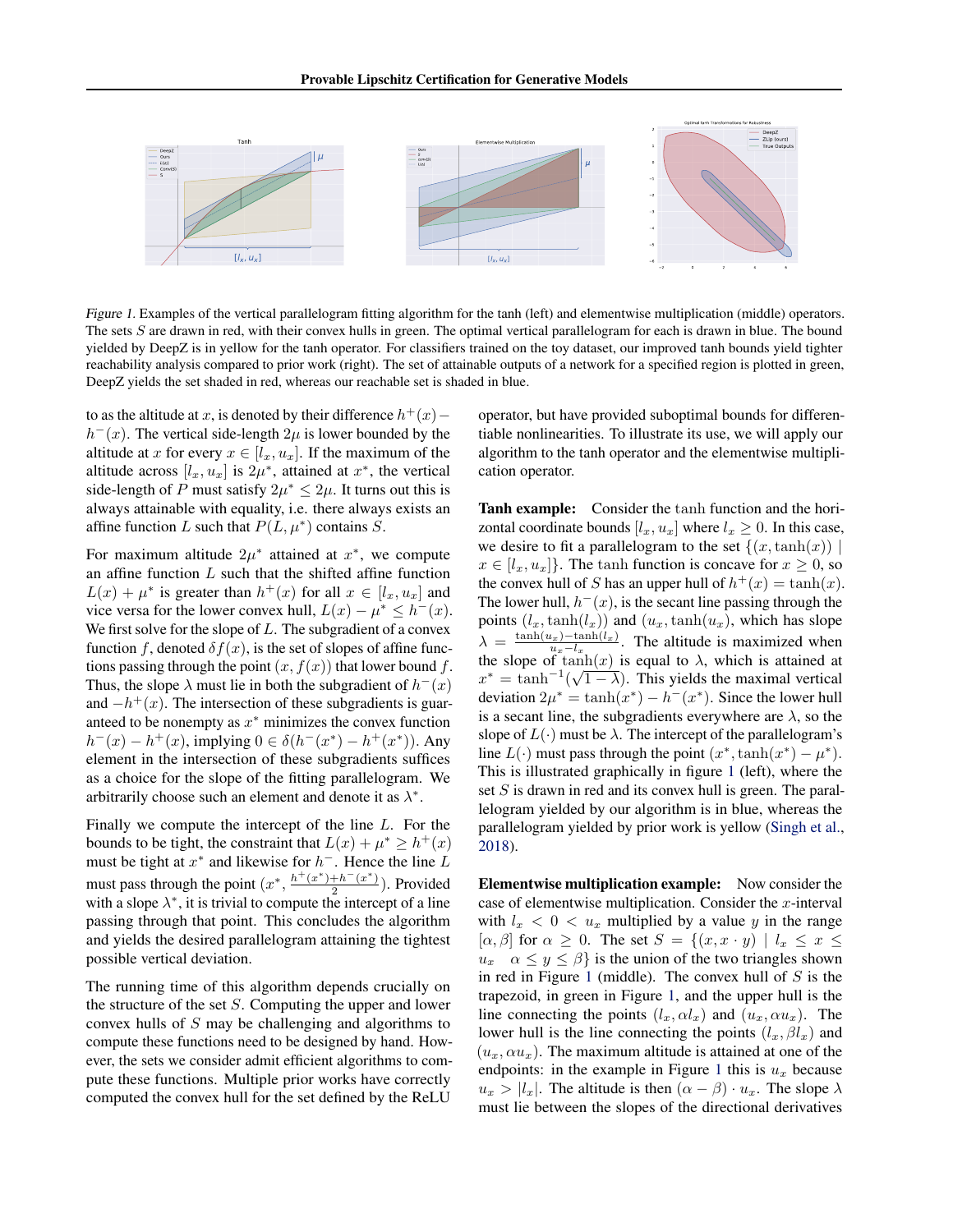<span id="page-6-0"></span>of the upper and lower hulls, yielding an admissible range of  $\left[\frac{\alpha u_x - \beta l_x}{u_x - l_x}, \frac{\beta u_x - \alpha l_x}{u_x - l_x}\right]$ . We choose  $\lambda$  to be the midpoint of this interval. The intercept of the center line may then be chosen such that it passes through the point  $(u_x, \frac{\alpha+\beta}{2}u_x)$ . We plot the resulting parallelogram in blue.

### 7. Maximizing Norms over Zonotopes

The final step to upper bounding the Lipschitz constant of a network is to compute a maximization of the  $\lVert \cdot \rVert_{\alpha^*}$  norm over a zonotope  $Z$ , which contains the set of all attainable vector-Jacobian products. While maximizing a convex norm over a convex set may be hard in general, it suffices to upper bound this value. We may always upper bound this norm efficiently by transforming  $Z$  into the tightest containing hyperbox and computing the norm over this hyperbox. Any maximal- $\ell_p$  norm of a hyperbox is efficiently computable, so this technique is quite efficient. However as we typically consider the  $\alpha$  to be the  $\ell_{\infty}$  norm, we focus on techniques to maximize the dual  $\ell_1$  norm specifically. First we show that this problem is equivalent to computing the Grothendieck problem, i.e. to compute the matrix norm  $\left\|\cdot\right\|_{\infty\to 1}$ .

**Theorem 4.** *The problem of computing the maximal*  $\ell_1$ *norm of a zonotope is equivalent to the*  $\left\Vert \cdot \right\Vert_{\infty \to 1}$  *matrix norm: both problems are NP-hard in general. Additionally, any approximation algorithm with approximation ratio* α *for the Grothendieck problem will yield an approximation algorithm with ratio*  $\alpha$  *for the zonotope*  $\ell_1$  *maximization problem and vice versa.*

theorem The Grothendieck problem is well-studied and it has been shown that the semidefinite relaxation yields an approximation ratio of  $< 1.783$  [\(Braverman et al.,](#page-8-0) [2013\)](#page-8-0). However, this relaxation may be quite slow. We present a novel result that states that the linear-programming relaxation for the  $\ell_1$  zonotope norm maximization problem, and equivalently the Grothendieck problem, may be computed in linear time.

**Theorem 5.** For a zonotope,  $Z(c, E)$ , the linear program- $\emph{ming relaxation of} \max_{z \in Z(c,E)} \left\lVert z \right\rVert_1$  is computable in time  $O(|E|)$  where  $|E|$  denotes the number of elements in E.

theorem The proof follows from applying the verticalparallelogram fitting algorithm to the absolute value operator and then solving a linear program over the resulting zonotope.

## 8. Experiments

We highlight that our algorithm, which we refer to as ZLip, is specifically designed to provide Lipschitz estimates of networks with large output dimension. However, the approaches outlined above are applicable to scalar functions as well. As much of the literature focuses on classifiers, we

first compare our approach on a binary classification task against other Lipschitz estimation techniques. Then we apply ZLip to generative models for MNIST and CIFAR-10. A full description of the experimental details and additional experiments on MNIST and CIFAR-10 classifiers are present in the supplementary. The code is publicly available at [https://github.com/revbucket/lipMIP.](https://github.com/revbucket/lipMIP)

Toy Network Benchmarks: To fairly compare against existing Lipschitz estimation techniques, we present results on the 2-dimensional Circle dataset from [\(Aziznejad et al.,](#page-8-0) [2020\)](#page-8-0), where the binary classification is resolved by taking the sign of the output. We consider the  $L^{(\infty,|\cdot|)}(f,\mathcal{X})$  Lipschitz constant for fully-connected networks f with input dimension 2 and a varying amount of layers of width 100 and the ReLU nonlinearity. We report the average Lipschitz estimate and compute time for the following techniques: Fast-Lip, LipSDP, SeqLip, CLEVER, and LipMIP. Fast-Lip and LipSDP provide provable upper bounds [\(Weng et al.,](#page-8-0) [2018a;](#page-8-0) [Fazlyab et al.,](#page-8-0) [2019\)](#page-8-0). SeqLip and CLEVER provide heuristic estimates and LipMIP computes this quantity exactly [\(Virmaux & Scaman,](#page-8-0) [2018;](#page-8-0) [Weng et al.,](#page-8-0) [2018b;](#page-8-0) [Jordan](#page-8-0) [& Dimakis,](#page-8-0) [2020\)](#page-8-0). LipMIP leverages interval analysis as a first step, so we also consider a modified version that instead uses the layerwise approximations yielded by ZLip.

In Figure [2,](#page-7-0) we plot the reported Lipschitz estimate and runtime of these other techniques applied on input regions that are random hyperboxes of  $\ell_{\infty}$  radius 0.1 centered at elements in the test set. These plots can demonstrate where each technique lies with respect to the efficiency-accuracy tradeoff. In varying the architecture size, we observe that ZLip yields the tightest provable upper bounds for small networks, and only begins to provide looser bounds than LipSDP at 9 hidden layers, at which point LipSDP is three orders of magnitude slower than ZLip. Additionally, using ZLip in place of interval analysis in LipMIP can provide speedups of up to 100x while preserving the exactness of Lipschitz computation.

Generative Models: We now scale our approach to generative models for the MNIST and CIFAR-10 datasets. We train multiple VAEs and GANs using fully-connected and convolutional layers and the ReLU and tanh nonlinearities [\(Kingma & Welling,](#page-8-0) [2013;](#page-8-0) [Radford et al.,](#page-8-0) [2015\)](#page-8-0). To evaluate over VAEs, we consider input sets X that are  $\ell_{\infty}$  balls surrounding the encodings of images taken from the test set. For GAN evaluation, we consider  $\ell_{\infty}$  balls surrounding random inputs from the training distribution and evaluate  $L^{(\infty,1)}(f,\mathcal{X})$  of the generator. The only other nontrivial Lipschitz estimation approach that tolerates vector-valued networks and is able to scale to networks of this size is Fast-Lip. Full experimental details are presented in the Appendix, as well as experiments with input sets of different radii.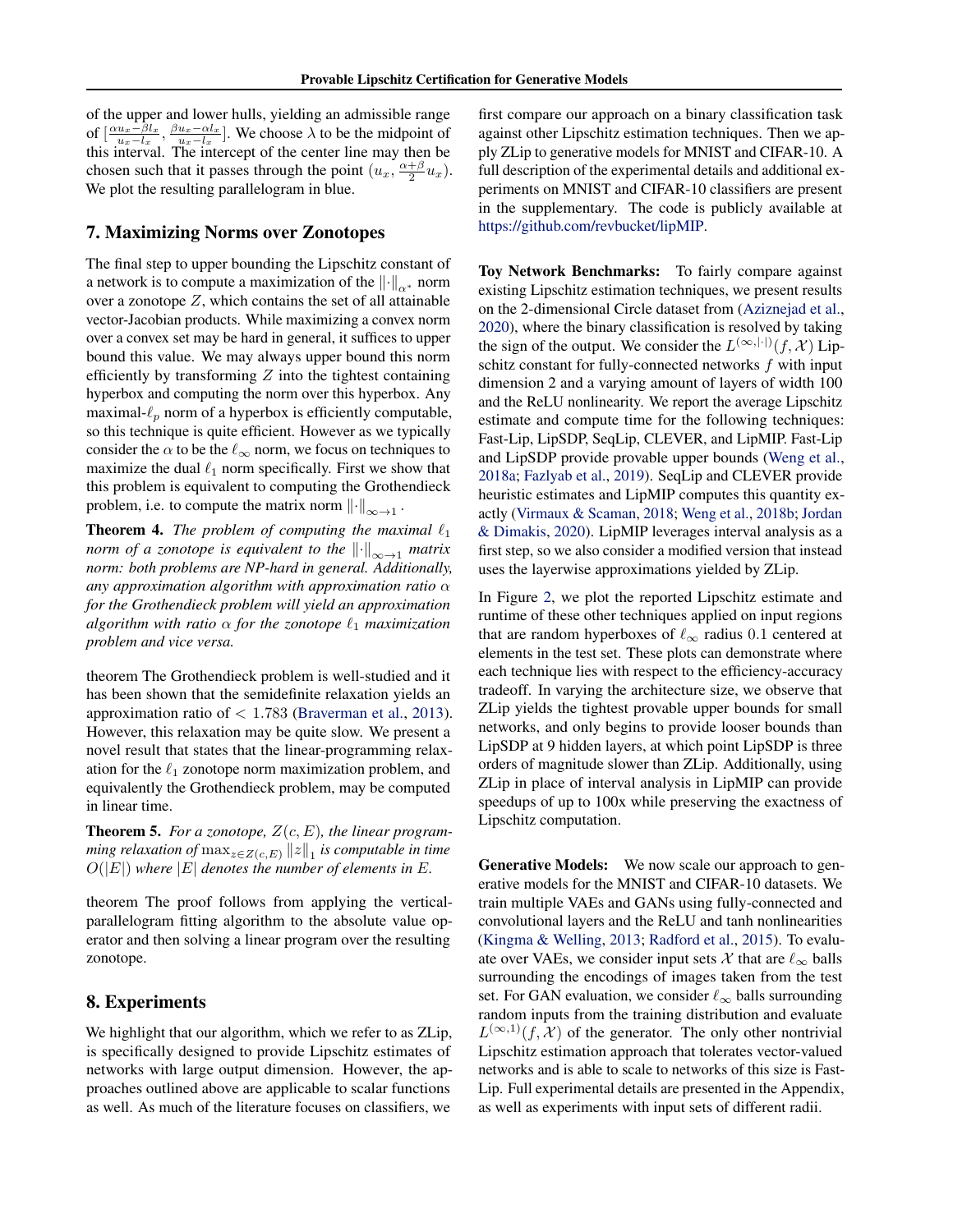|                 | <b>MNIST</b>       |       |                    |        | CIFAR-10 |                    |      |                    |        |        |
|-----------------|--------------------|-------|--------------------|--------|----------|--------------------|------|--------------------|--------|--------|
| <b>Network</b>  | ZLip<br>Fast-Lip   |       |                    |        | ZLip     | Fast-Lip           |      |                    |        |        |
|                 | Value              | Time  | Value              | Time   | F/Z      | Value              | Time | Value              | Time   | F/Z    |
| <b>VAESmall</b> | $6.81\times10^{2}$ | 0.831 | $6.30\times10^{3}$ | 0.0017 | 10.29    | $4.07\times10^{3}$ | 4.97 | $1.13\times10^{4}$ | 0.0029 | 2.79   |
| VAEMed          | $2.39\times10^{3}$ | 1.22  | $1.06\times10^{6}$ | 0.0029 | 1024     | $8.28\times10^{3}$ | 5.99 | $1.06\times10^{6}$ | 0.0042 | 133.6  |
| <b>VAEBig</b>   | $6.56\times10^{3}$ | 1.38  | $5.71\times10^{7}$ | 0.0042 | 46746    | $8.39\times10^{e}$ | 5.41 | $1.74\times10^{7}$ | 0.0054 | 2227.8 |
| <b>VAECNN</b>   | $8.75\times10^{2}$ | 1.37  | $3.58\times10^{4}$ | 0.0028 | 47.75    | $5.97\times10^{3}$ | 10.3 | $6.16\times10^{4}$ | 0.0031 | 10.38  |
| <b>FFGAN</b>    | $1.55\times10^{7}$ | 0.455 | $2.95\times10^{8}$ | 0.0044 | 52.99    | $1.24\times10^{7}$ | 1.14 | $1.21\times10^{8}$ | 0.081  | 10.01  |
| <b>DCGAN</b>    | $4.34\times10^{5}$ | 3.46  | $2.24\times10^{7}$ | 0.0056 | 55.33    | $2.11\times10^{6}$ | 8.15 | $4.63\times10^{7}$ | 0.0127 | 31.19  |
| <b>VAETanh</b>  | $3.55 \times 10^3$ | 2.17  | $7.96\times10^{4}$ | 0.0032 | 24.19    | $2.26\times10^{3}$ | 3.90 | $2.97\times10^{5}$ | 0.0044 | 132.8  |
| VC-Tanh         | $2.40\times10^{3}$ | 2.95  | $7.71\times10^{4}$ | 0.0031 | 37.25    | $5.76 \times 10^3$ | 1.97 | $1.86\times10^{5}$ | 0.0033 | 32.47  |

<span id="page-7-0"></span>Table 1. Evaluation of ZLip and Fast-Lip on generative models trained on the MNIST and CIFAR-10 datasets, evaluated over inputs of radius 0.05. Times are reported in seconds The column F/Z denotes the ratio of the estimate returned by Fast-Lip to our estimate. For larger networks, ZLip can yield upper bounds that are several orders of magnitude tighter than Fast-Lip.



Figure 2. Comparisons of Lipschitz estimate (left) and running time (right) for various Lipschitz estimation techniques on networks trained on the Circle dataset. The horizontal axis is the number of hidden layers of the networks considered and the vertical axis is in log-scale. Our approach is scalable to larger networks while still providing reasonably tight bounds. Also note that using our approach within LipMIP dramatically improves the efficiency.

Table 1 displays results for random inputs with  $\ell_{\infty}$  radius of 0.05. We report the average Lipschitz bound and runtime, as well as the ratio of the Fast-Lip value to the ZLip value, denoted F/Z. As the network size scales, we notice that the values reported by both ZLip and Fast-Lip increase. This is likely due to both the true Lipschitz constant of the network increasing as well as the bounds becoming looser. However the bounds provided by ZLip are comparatively much tighter than Fast-Lip for larger networks. We attribute this to the fact that the interval analysis of Fast-Lip introduces error in both the affine and nonlinear layers, whereas our approach only introduces error in the nonlinear layers. While an increase in network size accompanies an increase in runtime for both techniques and ZLip is indeed slower than Fast-Lip, ZLip remains tractable for even the largest networks we consider.

### 9. Conclusion

We have presented a principled way to efficiently upper bound the Lipschitz constant of neural networks with large output dimension. Our technique improves upon prior works for zonotope approximations of neural networks and is applicable to the operators required by the backpropagation algorithm. This approach yields tighter provable Lipschitz bounds for classifiers and is able to scale effectively to familiar generative models for the MNIST and CIFAR10 datasets, yielding improvements of up to three orders of magnitude for Lipschitz estimation of these networks.

Acknowledgements: This research has been supported by NSF Grants CCF 1763702,1934932, AF 1901292, 2008710, 2019844 research gifts by Western Digital, WNCG IAP, computing resources from TACC and the Archie Straiton Fellowship.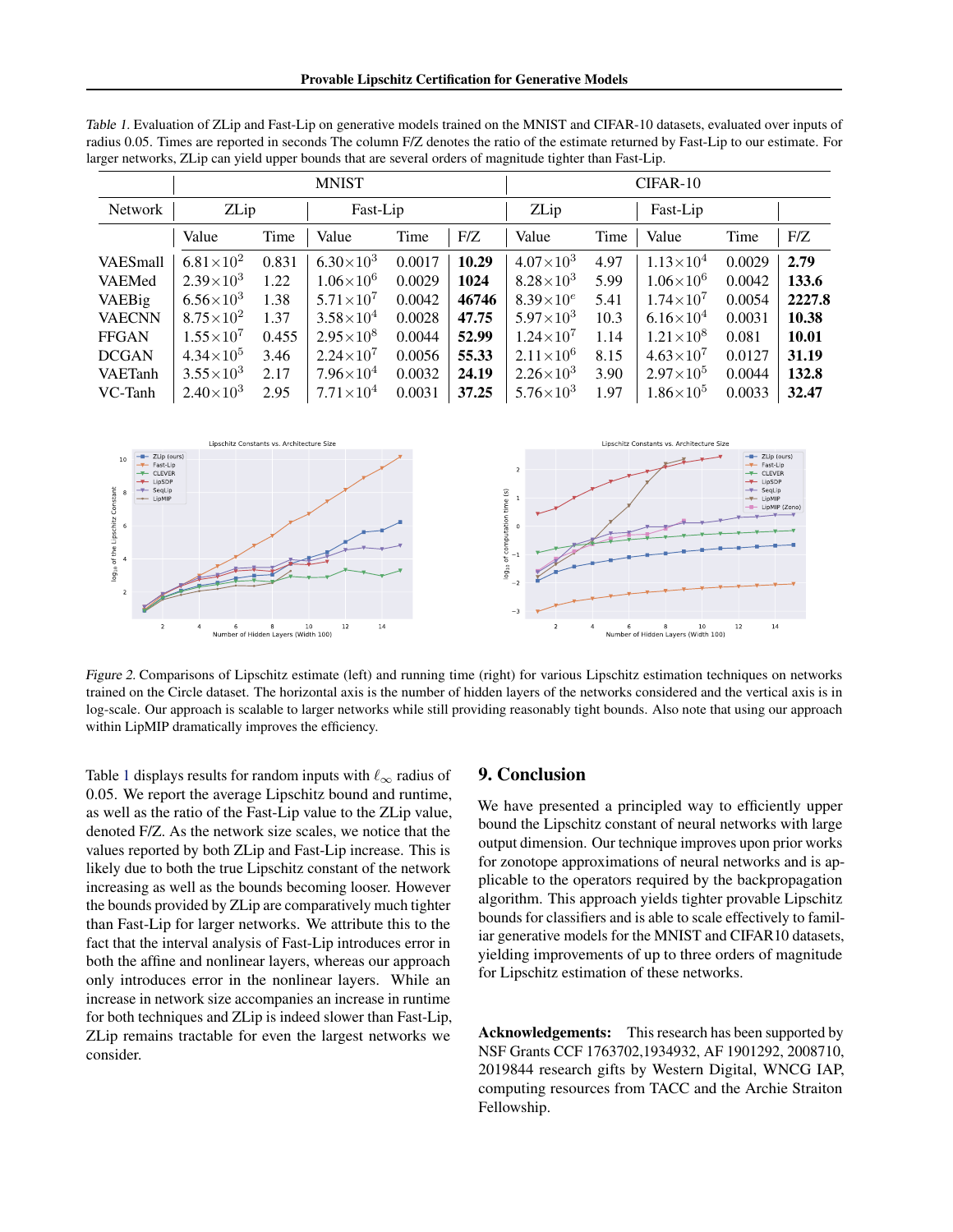## <span id="page-8-0"></span>References

- Aziznejad, S., Gupta, H., Campos, J., and Unser, M. Deep neural networks with trainable activations and controlled lipschitz constant. January 2020.
- Braverman, M., Makarychev, K., Makarychev, Y., and Naor, A. THE GROTHENDIECK CONSTANT IS STRICTLY SMALLER THAN KRIVINE'S BOUND. *Forum of Mathematics, Pi*, 1, 2013.
- Chen, T., Lasserre, J.-B., Magron, V., and Pauwels, E. Semialgebraic optimization for lipschitz constants of ReLU networks. February 2020.
- Fazlyab, M., Robey, A., Hassani, H., Morari, M., and Pappas, G. Efficient and accurate estimation of lipschitz constants for deep neural networks. In Wallach, H., Larochelle, H., Beygelzimer, A., d Alché-Buc, F., Fox, E., and Garnett, R. (eds.), *Advances in Neural Information Processing Systems 32*, pp. 11423–11434. Curran Associates, Inc., 2019.
- Hein, M. and Andriushchenko, M. Formal guarantees on the robustness of a classifier against adversarial manipulation. May 2017.
- Jordan, M. and Dimakis, A. G. Exactly computing the local lipschitz constant of ReLU networks. March 2020.
- Jordan, M., Lewis, J., and Dimakis, A. G. Provable certificates for adversarial examples: Fitting a ball in the union of polytopes. March 2019.
- Kingma, D. P. and Welling, M. Auto-Encoding variational bayes. December 2013.
- Latorre, F., Rolland, P., and Cevher, V. Lipschitz constant estimation of neural networks via sparse polynomial optimization. September 2019.
- Mirman, M., Gehr, T., and Vechev, M. Differentiable abstract interpretation for provably robust neural networks. In Dy, J. and Krause, A. (eds.), *Proceedings of the 35th International Conference on Machine Learning*, volume 80 of *Proceedings of Machine Learning Research*, pp. 3578–3586, Stockholmsmässan, Stockholm Sweden, 2018. PMLR.
- Radford, A., Metz, L., and Chintala, S. Unsupervised representation learning with deep convolutional generative adversarial networks. November 2015.
- Singh, G., Gehr, T., Mirman, M., Püschel, M., and Vechev, M. T. Fast and effective robustness certification. *NeurIPS*, 1(4):6, 2018.
- Singh, G., Gehr, T., Püschel, M., and Vechev, M. An abstract domain for certifying neural networks. *Proc. ACM Program. Lang.*, 3(POPL):41:1–41:30, January 2019a.
- Singh, G., Gehr, T., Püschel, M., and Vechev, M. An abstract domain for certifying neural networks. *Proceedings of the ACM on Programming Languages*, January 2019b.
- Tran, H.-D., Bak, S., Xiang, W., and Johnson, T. T. Verification of deep convolutional neural networks using ImageStars. In *Computer Aided Verification*, pp. 18–42. Springer International Publishing, 2020.
- Virmaux, A. and Scaman, K. Lipschitz regularity of deep neural networks: analysis and efficient estimation. In Bengio, S., Wallach, H., Larochelle, H., Grauman, K., Cesa-Bianchi, N., and Garnett, R. (eds.), *Advances in Neural Information Processing Systems 31*, pp. 3835– 3844. Curran Associates, Inc., 2018.
- Weng, T.-W., Zhang, H., Chen, H., Song, Z., Hsieh, C.-J., Boning, D., Dhillon, I. S., and Daniel, L. Towards fast computation of certified robustness for ReLU networks. April 2018a.
- Weng, T.-W., Zhang, H., Chen, P.-Y., Yi, J., and Daniel, L. Evaluating the robustness of neural networks: An extreme value theory approach. January 2018b.
- Xu, K., Zhang, H., Wang, S., Wang, Y., Jana, S., Lin, X., and Hsieh, C.-J. Fast and complete: Enabling complete neural network verification with rapid and massively parallel incomplete verifiers. November 2020.
- Zhang, H., Weng, T.-W., Chen, P.-Y., Hsieh, C.-J., and Daniel, L. Efficient neural network robustness certification with general activation functions. November 2018.
- Zico Kolter, J. and Wong, E. Provable defenses against adversarial examples via the convex outer adversarial polytope. November 2017.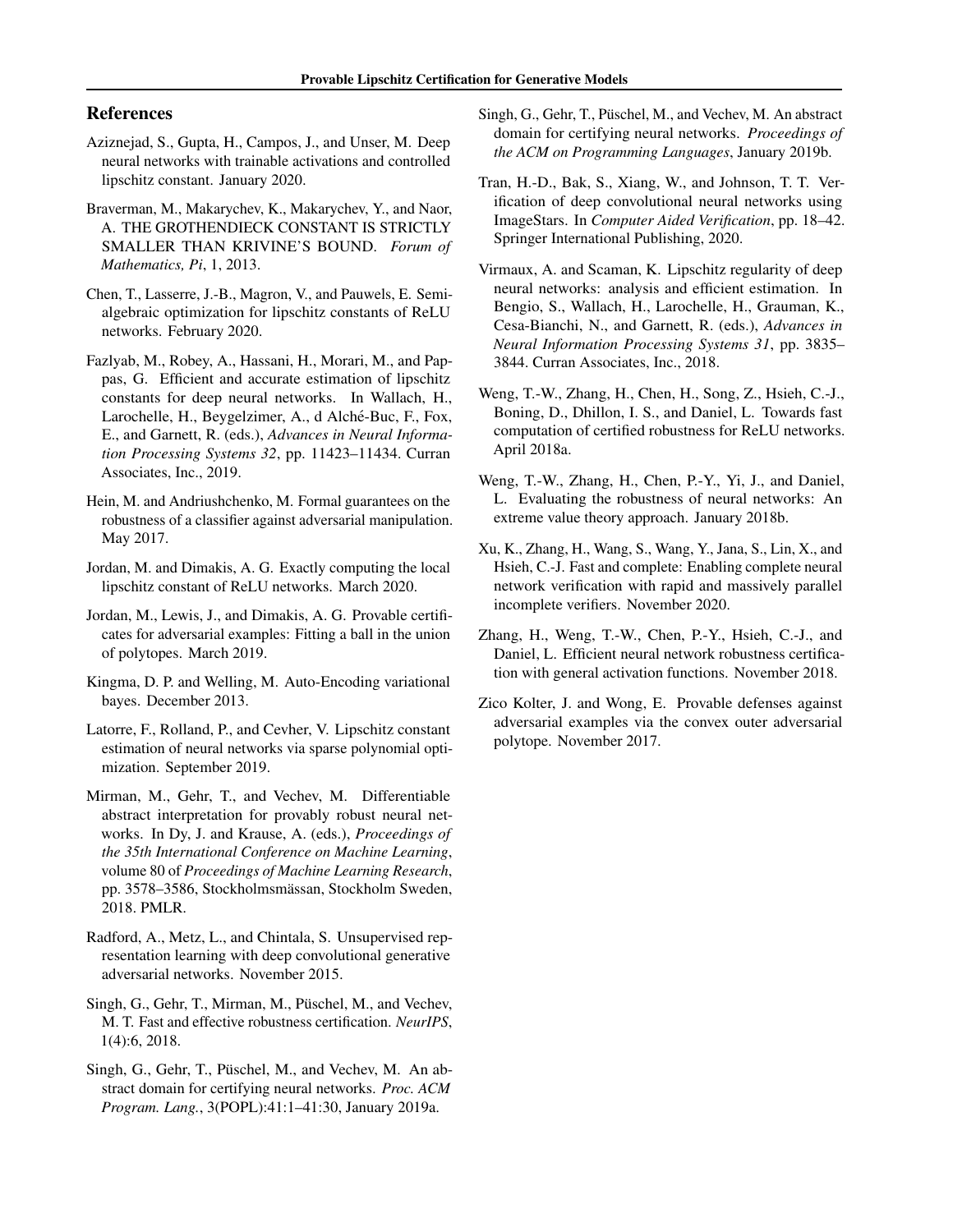### A. Proofs of Lemmas and Theorems

**Theorem 1.** For feedforward neural networks f, an input set X and sets  $\mathcal{Z}_i$ ,  $\hat{\mathcal{Z}_i}$ ,  $\hat{\mathcal{J}_i}$ ,  $\hat{\mathcal{Y}_i}$ , satisfying the containments in *Equations [14-17,](#page-2-0) the set of vector-Jacobian products satisfies*

$$
\{\nabla_x f(x)^T u \mid x \in \mathcal{X} \quad u \in B_{\beta^*}\} \subseteq \mathcal{Y}_0. \tag{18}
$$

*For such a*  $\mathcal{Y}_0$ *, the Lipschitz constant of f may be upper-bounded by maximizing the*  $\|\cdot\|_{\alpha^*}$  *norm over the set*  $\mathcal{Y}_0$ *.* 

*Proof.* Suppose  $\mathcal{Z}_i$ ,  $\hat{\mathcal{Z}}_i$ ,  $\mathcal{J}_i$ ,  $\hat{\mathcal{Y}}_i$  satisfy the containments is equation [14-17.](#page-2-0) Now consider any  $x \in \mathcal{X}$  and  $u \in B_{\beta^*}$ . The proof follows from repeated applications of the following statement: for any function g, if  $A \subseteq B$ , then  $g(A) \subseteq g(B)$ . We iteratively apply this statement to the forward recursion to see that  $\hat{Z}_i(x) \in \hat{Z}_i$  for all i, and similarly for  $Z_i(x) \in \hat{Z}_i$ . From equation [17,](#page-2-0)  $J_{i+1}^T(x) \in \mathcal{J}_{i+1}$  for all i. We may now perform the backward recursion to see that  $Y_i(x, u) \in \mathcal{Y}_i$  and similarly for  $\hat{Y}_i(x, u), \hat{Y}_i$ . Repeating this for all i yields the desired result. П

Lemma 1. For any zonotope  $Z \subset \mathbb{R}^d$  and any operator  $\Phi$  operating over  $\mathbb{R}^d$ , if  $\hat{Z}$  is a zonotope satisfying the containment

$$
\{\Phi(z) - \Lambda \odot z \mid z \in Z\} \subseteq \hat{Z}
$$
\n<sup>(19)</sup>

*then*

$$
\Phi(Z) \subseteq (\Lambda \odot Z) \oplus \hat{Z}.
$$

*Proof.* By assumption, for every  $z \in Z$ , there exists a  $\hat{z} \in \hat{Z}$  such that  $\Phi(z) - \Lambda \odot z = \hat{z}$ . This implies that,  $\Phi(z) =$  $(\Lambda \odot z) + \hat{z}$ . By definition,

$$
(\Lambda \odot Z) \oplus \hat{Z} := \{ \Lambda \odot z + \hat{z} \mid z \in Z \quad \hat{z} \in \hat{Z} \},
$$

so  $\Phi(z) \in (\Lambda \odot Z) \oplus \hat{Z}$  for every  $z \in Z$ .

**Theorem 2.** When S is the set  $\{(z_i, \phi(z_i)) \mid z_i \in [l_i, u_i]\}$ , the solution to the vertical parallelogram fitting problem yields *the optimal solution to Equation [20.](#page-3-0) Repeated calls to this subroutine yields the tightest hyperbox fitting the residuals as in equation* [19](#page-3-0)*.*

*Proof.* Suppose that  $\{\Lambda_i, b_i, \mu_i\}_{i=1}^d$  is the set of solutions to the vertical parallelogram fitting problem for each set  $S_i$  $\{(z_i, \phi(z_i) \mid z_i \in [l_i, u_i]\}\)$ . Since the coordinate-wise bounds  $l_i, u_i$  are chosen such that  $l \leq z \leq u$  for all  $z \in \mathbb{Z}$ , the containment holds:

$$
\{\Phi(z) - \Lambda \odot z - b \mid z \in \mathcal{Z}\} \subseteq \{\Phi(z) - \Lambda \odot z - b \mid l \leq z \leq u\}.
$$

By definition of solutions to the vertical parallelogram fitting problem, the set of vectors  $\{\Phi(z) - \Lambda \odot z - b \mid l \leq z \leq u\}$ is contained in the hyperbox  $H(0, \mu)$ . Adding b to each element of each set, we see that  $\{\Phi(z) - \Lambda \odot z \mid l \leq z \leq u\}$  is contained in the hyperbox  $H(b, \mu)$ , thus satisfying the assumptions of Lemma [1.](#page-3-0)  $\Box$ 

**Lemma 2.** For any zonotope  $Z \subseteq \mathbb{R}^d$  and hyperbox  $H \subseteq \mathbb{R}^d$ , if  $\hat{Z}$  is a zonotope satisfying the containment

$$
\{x \odot z - \Lambda \odot z \mid x \in H \quad z \in Z\} \subseteq \hat{Z}
$$
\n<sup>(21)</sup>

*then*

$$
\{x \odot z \mid x \in H \quad z \in Z\} \subseteq (\Lambda \odot Z) \oplus \hat{Z}.
$$

*Proof.* By assumption, for every  $z \in Z$  and every  $x \in H$ , there exists a  $\hat{z} \in \hat{Z}$  such that  $x \odot z - \Lambda \odot z = \hat{z}$ . This implies that,  $x \odot z = (\Lambda \odot z) + \hat{z}$ . And by definition

$$
(\Lambda \odot Z) \oplus \hat{Z} := \{ \Lambda \odot z + \hat{z} \mid z \in Z \quad \hat{z} \in \hat{Z} \},
$$

so  $x \odot z \in (\Lambda \odot Z) \oplus \hat{Z}$  for every  $z \in Z$ .

**Theorem 3.** When S is the set  $\{(z, x \cdot z) \mid l^{(z)} \le z \le u^{(z)} \mid l^{(x)} \le x \le u^{(x)}\}$ , the solution to the vertical-parallelogram *fitting problem yields the optimal solution to Equation [22.](#page-4-0) Repeated calls to this subroutine yields the tightest hyperbox fitting the residuals as in Equation [21.](#page-4-0)*

 $\Box$ 

 $\Box$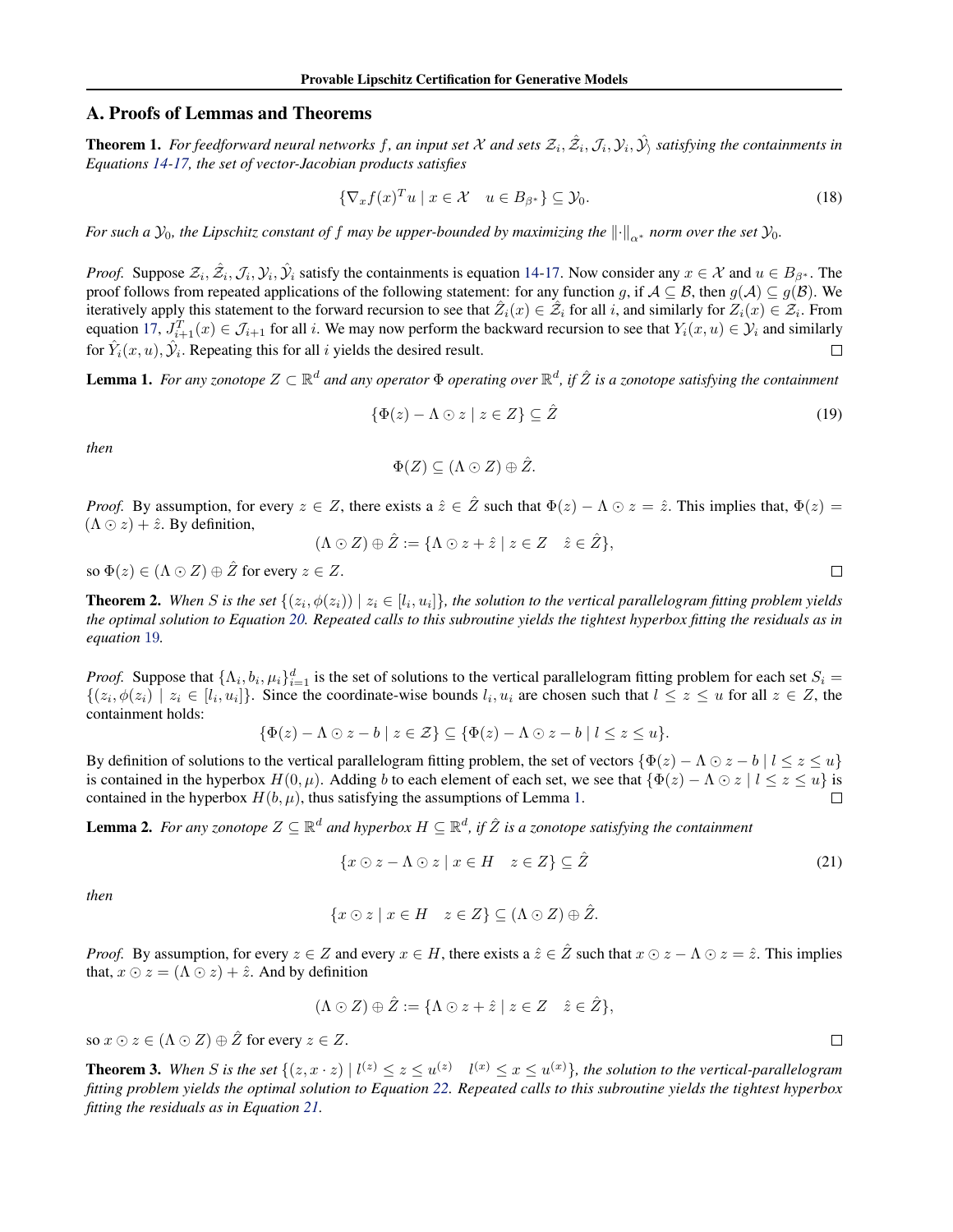*Proof.* Suppose that  $\{(\Lambda_i, b_i, \mu_i)\}_{i=1}^d$  is the set of solutions to the vertical parallelogram fitting problem for each set  $S_i = \{(z_i, x_i \odot z_i) \mid l_i^{(z)} \leq z_i \leq u_i^{(z)}, \quad l_i^{(x)} \leq x_i \leq u_i^{(x)}\}.$  Let H be the hyperbox with lower and upper-bounds denoted by  $l^{(x)}$ ,  $u^{(x)}$ . Since the coordinate-wise bounds  $l_i$ ,  $u_i$  are chosen such that  $l^{(z)} \le z \le u^{(z)}$  for all  $z \in Z$ , the containment holds:

 $\{x \odot z - \Lambda \odot z - b \mid z \in \mathcal{Z} \mid x \in H\} \subseteq \{\Phi(z) - \Lambda \odot z - b \mid l^{(z)} \leq z \leq u^{(z)} \mid x \in \mathcal{H}\}.$ 

By definition of solutions to the vertical parallelogram fitting problem, the set of vectors  $\{x \odot (z) - \Lambda \odot z - b\}$  $l^{(z)} \leq z \leq u^{(z)}$   $x \in H$  is contained in the hyperbox  $H(0, \mu)$ . Adding b to each element of each set, we see that  $\{x \odot z - \Lambda \odot z \mid l \le z \le u \quad x \in H\}$  is contained in the hyperbox  $H(b,\mu)$ , thus satisfying the assumptions of Lemma [2.](#page-4-0)  $\Box$ 

**Theorem 4.** *The problem of computing the maximal*  $\ell_1$  *norm of a zonotope is equivalent to the*  $\|\cdot\|_{\infty\to 1}$  *matrix norm: both problems are NP-hard in general. Additionally, any approximation algorithm with approximation ratio* α *for the Grothendieck problem will yield an approximation algorithm with ratio*  $\alpha$  *for the zonotope*  $\ell_1$  *maximization problem and vice versa.*

*Proof.* We prove this via a strict reduction in showing that any instance of one problem may be converted into an instance of the other and will keep the same optimal value. To do this, we first note that for any matrix M, with  $(0||M)$  denoting the zero-column prepended to the columns of M, that  $||M||_{\infty \to 1} = ||(0||M)||_{\infty \to 1}$ . This follows since

$$
||(0||M)||_{\infty \to 1} = \max_{v \in B_{\infty}} ||(0||M)v||_1 = max_{u \in B_{\infty}} ||Mu|| = ||M||_{\infty \to 1}.
$$

Next, it suffices to show that

$$
\max_{z \in Z(c, E)} ||z||_1 = ||(c||E)||_{\infty \to 1},
$$
\n(23)

for if this were true, certainly any zonotope could be reduced to a matrix-norm maximization problem, and any matrix norm problem could first prepend the zero column to the matrix and be reduced to a zonotope norm-maximization problem. Any  $\alpha$ -approximation algorithm for one problem could provide an  $\alpha$ -approximation for any instance of the other via this reduction.

First we show that  $\max_{z \in Z(c,E)} ||z||_1 \le ||(c||E)||_{\infty \to 1}$ . As the right-hand-side may be written

$$
||(c||E)||_{\infty \to 1} = \max_{|v_0| \le 1} \max_{v \in B_{\infty}} ||v_0 \cdot c + Ev||_1
$$

and whereas the left-hand side of Equation 23 is the same optimization with  $v_0$  restricted to 1. Therefore the  $(\leq)$  direction of Equation 23 holds. For the other direction, consider any integral solution to the RHS,

$$
(v_0^*, v^*) \in \underset{|v_0| \le 1, v \in B_{\infty}}{\arg \max} ||v_0 \cdot c + Ev||_1.
$$

Without loss of generality,  $v_0^*$  may be chosen to be 1, and the point  $(c + Ev^*)$  is in  $Z(c, E)$ . Hence there's a point in  $Z(c, E)$ with  $\ell_1$  norm at least that of  $||(c||E)||_{\infty \to 1}$ , thus proving the  $(\ge)$  direction of equality 23. П

**Theorem 5.** For a zonotope,  $Z(c, E)$ , the linear programming relaxation of  $\max_{z \in Z(c, E)} ||z||_1$  is computable in time  $O(|E|)$  where  $|E|$  denotes the number of elements in E.

*Proof.* First we write down the Linear-programming relaxation of the zonotope-norm maximization problem and then relate this to the mapping of the zonotope through the absolute value operator, by our vertical-parallelogram fitting procedure. The final result follows from linear programs being efficiently solvable over zonotopes.

Consider some zonotope  $Z(c, E) \subseteq \mathbb{R}^d$  which has coordinate-wise upper and lower bounds  $[l_i, u_i]$  for every  $i \in [d]$ . We partition the coordinates into three sets of indices:  $S^-, S^+, S$  such that  $S^- := \{i \mid u_i \leq 0\}$ ,  $S^+ := \{i \mid l_i > 0\}$  and S is the set of indices not in either  $S^-$  or  $S^+$ . We may write down the familiar mixed-integer programming relaxation for the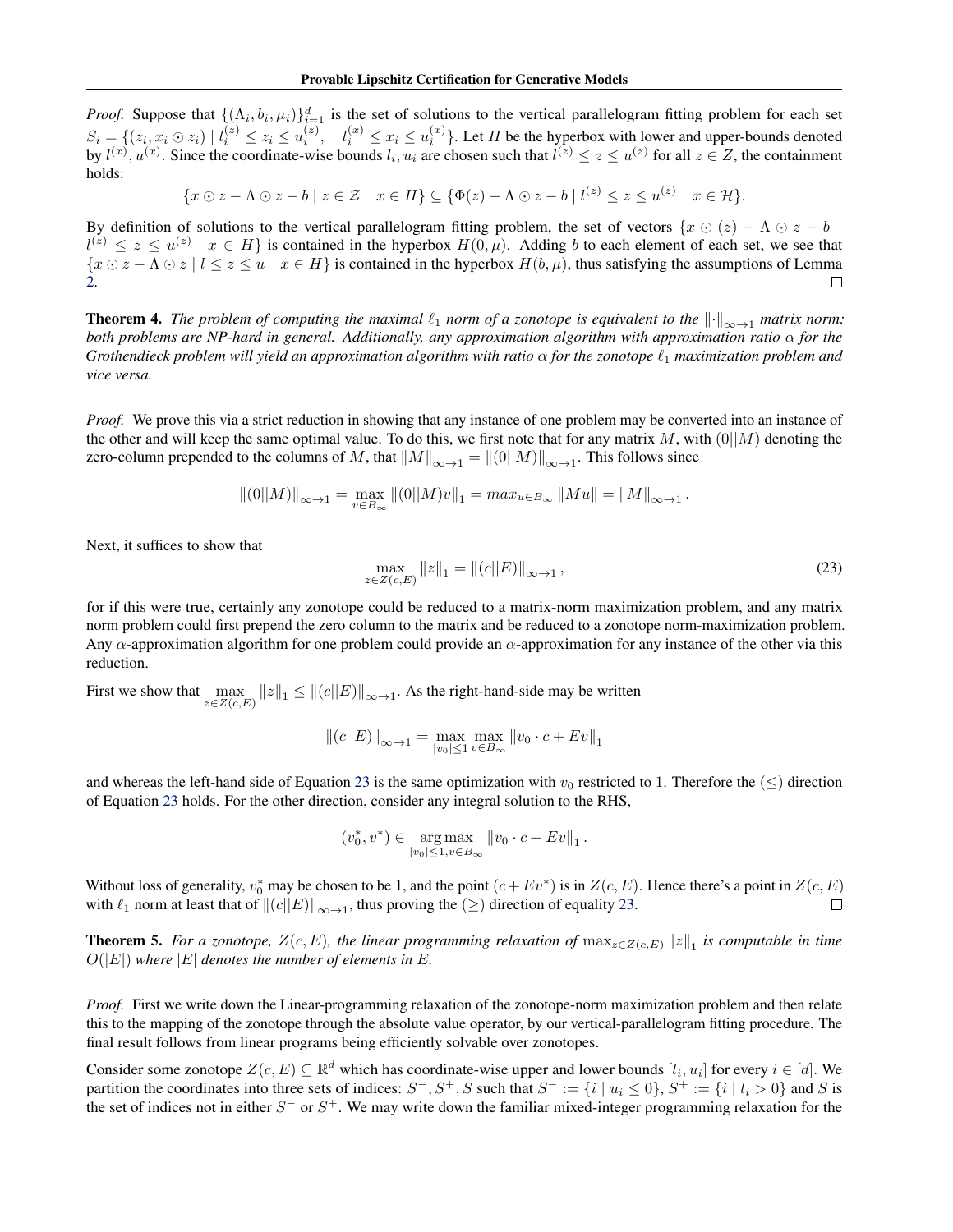absolute value operator by introducing |S| continuous variables,  $\{t_i\}_{i\in S}$ , and d integer variables  $\{a_i\}_{i\in S}$ , where  $t_i \in \mathbb{R}$  and  $a_i \in \{0, 1\}$ :

$$
\max \sum_{i \in S} t_i - \sum_{i \in S^-} z_i + \sum_{i \in S^+} z_i \tag{24}
$$

$$
t_i \ge z_i \tag{25}
$$

$$
t_i \geq -z_i \tag{26}
$$

$$
t_i \le -z_i + 2 \cdot u_i \cdot a_i \tag{27}
$$

$$
t_i \le z_i - 2 \cdot l_i \cdot (1 - a_i) \tag{28}
$$

$$
a_i \in \{0, 1\} \tag{29}
$$

$$
z \in Z(c, E) \tag{30}
$$

Where the constraints enforce that  $t_i = |z_i|$ . The first two constraints require that  $t_i \ge |z_i|$ . To show  $t_i \le |z_i|$ , we proceed by cases. When  $z_i > 0$ , then 27 implies that  $a_i = 1$ , for otherwise  $t_i < 0$  contradicting the first constraint. This causes 28 to imply  $t_i \leq z_i$ . When  $z_i < 0$ , 28,  $a_i = 0$ , for otherwise 27 again implies that  $t_i < 0$ . This causes 27 to imply  $t_i \leq -z_i$ . When  $z_i = 0$ , either case can hold and  $t_i = 0$ . The linear programming relaxation lets  $a_i$  be in the range [0, 1] instead of  ${0,1}.$ 

For any fixed  $z_i$ , we can compute the maximum value of  $t_i$  under this relaxation, which is a function of the now-continuous variable,  $a_i$ . By setting the upper bounds to equality, the optimal value of  $a_i$  is  $a_i = \frac{z_i - l_i}{u_i - l_i}$  and t is then upper bounded by

$$
t_i \le \frac{-z_i + 2u_i \cdot (z_i - l_i)}{u_i - l_i}
$$

. We observe that this is an equivalent relaxation to the upper-hull provided by the absolute value operator and our vertical-parallelogram fitting procedure (next section). This allows us to rewrite the optimization above as

$$
\max_{z \in Z(c,E)} \sum_{i \in S} \frac{-z_i + 2u_i \cdot (z_i - l_i)}{u_i - l_i} - \sum_{i \in S^-} z_i + \sum_{i \in S^+} z_i
$$

which we notice is a linear program over a zonotope. The objective vector may be developed in  $O(d)$  time, and linear programs may be solvable over zonotopes in  $O(|E|)$  time.  $\Box$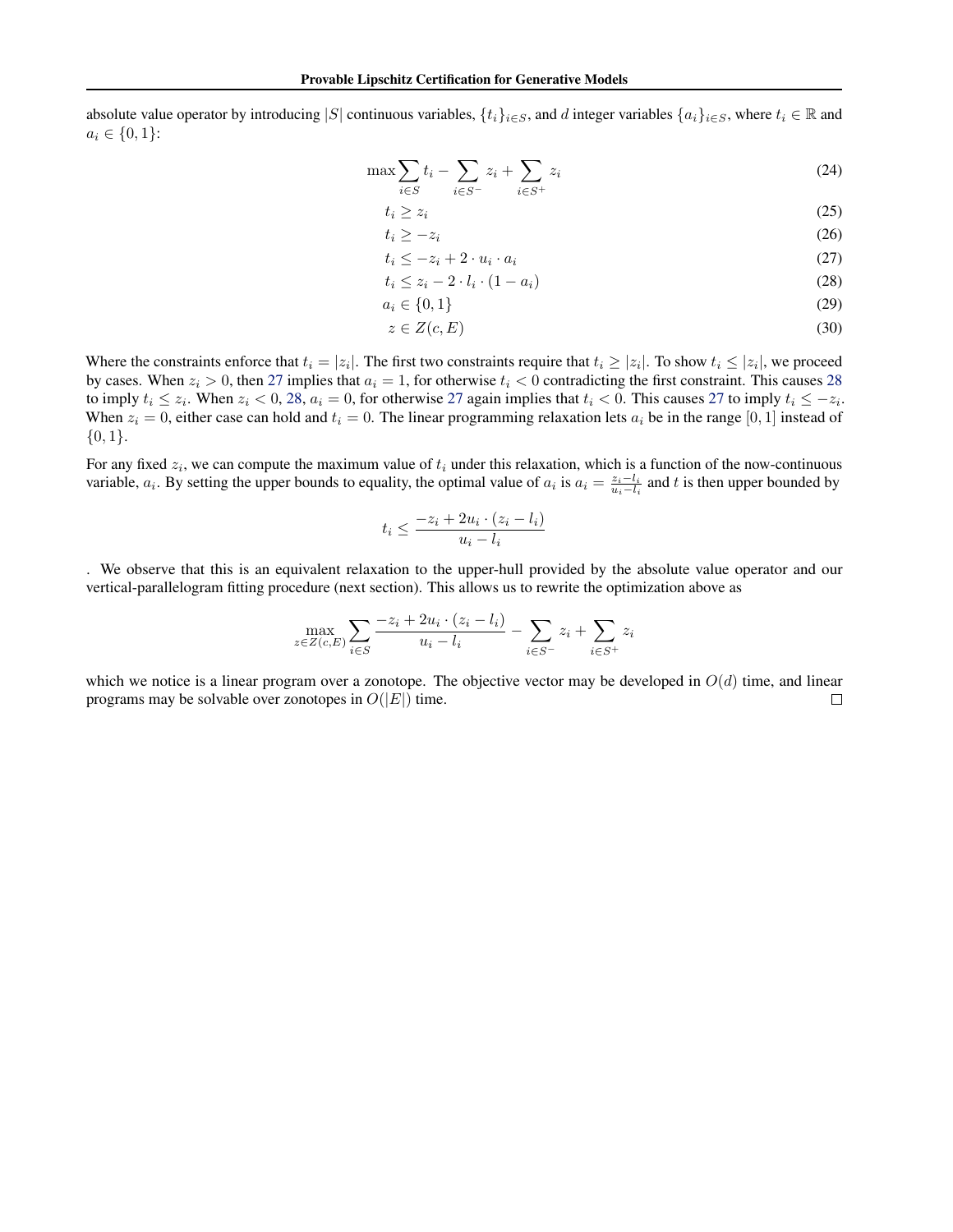## B. Pseudocode

### Algorithm 1 ZLip

**Require:** L-layer feedforward neural network f, input set  $\mathcal{X}$ , norm  $\beta$ **Returns:** Zonotope  $\mathcal{Y}_0 \supseteq {\nabla_x f(x)^T v \mid x \in \mathcal{X}, \quad v \in B_{\beta^*}}$ function  $ZLIP(f, \mathcal{X}, \beta)$  $Z_0 \leftarrow$  Zonotope $(\mathcal{X})$ <br> **Solonomial**  $\triangleright$  Cast input set to zonotope<br> **Solonomial**  $\triangleright$  Forward pass (e.g., DeepZ)  $▶$  Forward pass (e.g., DeepZ)  $\hat{\mathcal{Z}_i} \leftarrow$  map\_affine $(W_i, b_i, \mathcal{Z}{i-1})$  $\mathcal{Z}_i \leftarrow \texttt{map\_nonlin}(\sigma, \hat{\mathcal{Z}}_i)$  $\mathcal{J}_i \leftarrow$  elementwise jacobian $(\sigma, \mathcal{Z}_i)$  . Gradient range for  $\nabla_z \sigma(\mathcal{Z}_i)$ end for  $\hat{\mathcal{Y}}_L \leftarrow$  Zonotope $(\mathcal{B}_{\beta^*})$  .  $\triangleright$  Cast dual ball to zonotope for  $i \leftarrow L$  to 1 do  $\rightarrow$  Backward pass  $\mathcal{Y}_{i-1} \leftarrow$  map\_affine $(W_i^T, 0, \hat{\mathcal{Y}}_i)$  $\hat{\mathcal{Y}}_{i-1} \leftarrow \text{\texttt{elementwise}}{ \mathbb{I}(\mathcal{J}_i, \mathcal{Y}_{i-1}) }$ end for  $\hat{\mathcal{Y}}_0 \leftarrow$  map\_affine $(W^T_0, 0, \hat{\mathcal{Y}}_0)$ return  $\hat{\mathcal{Y}}_0$ end function

Algorithm 2 Vertical Parallelogram Fitting

**Require:** Function  $\sigma : \mathbb{R} \to \mathcal{P}(\mathbb{R})$ , and interval  $[c - |E|, c + |E|]$ **Returns:** Slope  $\Lambda^*$ , Altitude  $\mu^*$ , center  $b^*$ function VP  $F I T(\sigma, c, E)$  $\mathcal{I} \leftarrow c \pm |E|$  $S \leftarrow \{(x, \sigma(x)) \mid x \in \mathcal{I}\}\$  $h^-, h^+ \leftarrow \text{conv\_hull}(S)$  $\rhd$  Possibly hard, depends on σ  $x^* \leftarrow \operatorname{argmax}_{x \in \mathcal{I}} h^+(x) - h^-(x)$  $\mu^* \leftarrow h^+(x^*) - h^-(x^*)$ ) by  $\triangleright$  Altitude  $\Lambda^* \leftarrow \delta(h^-(x^*)) \cap \delta(-h^+(x^*))$  $\triangleright$  Slope of parallogram's non-vert side  $b^* \leftarrow \frac{1}{2} \cdot (h^+(x^*) + h^-(x^*)$  $\triangleright$  Intercept return  $\Lambda^*,\mu^*,b^*$ end function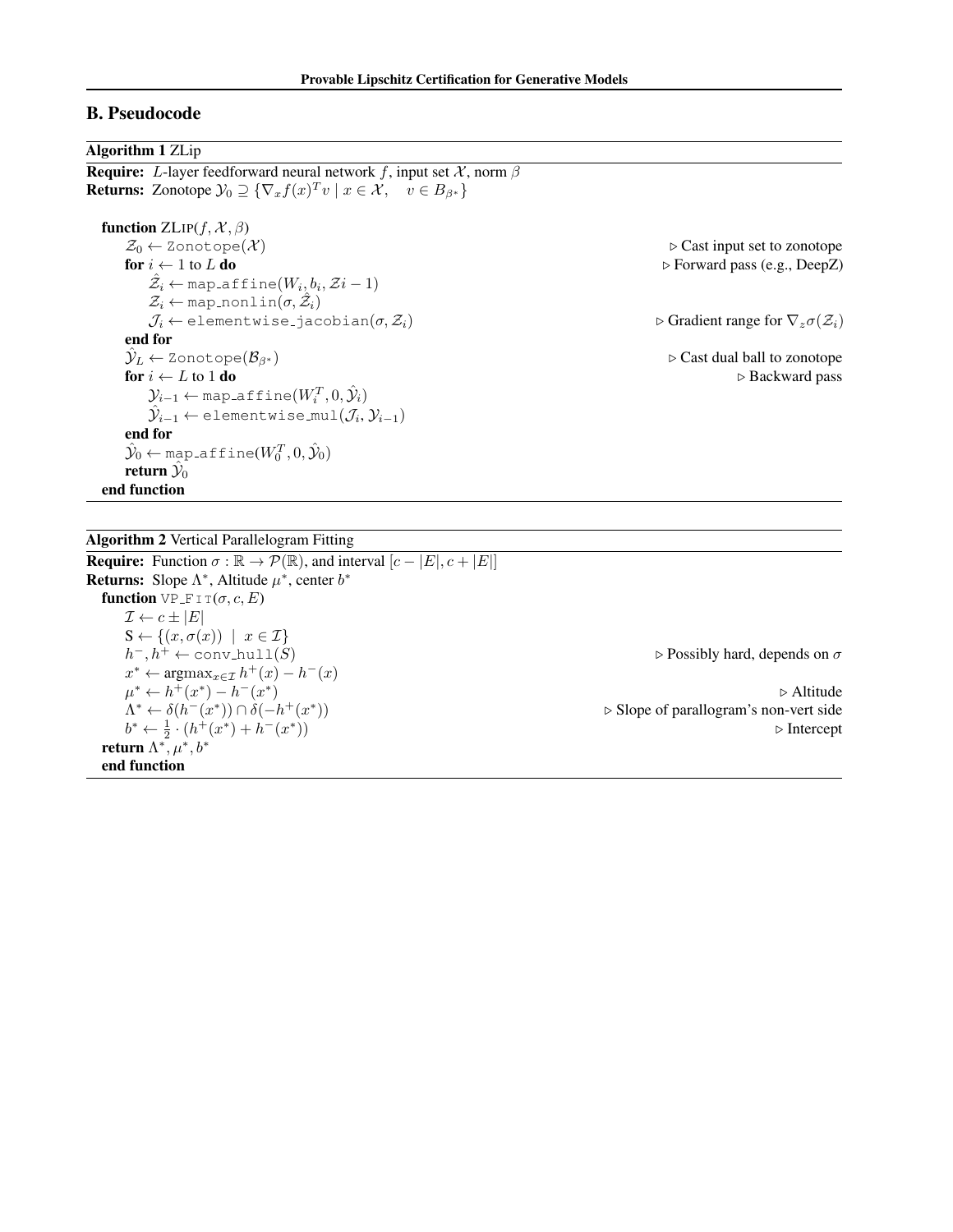<span id="page-13-0"></span>

| <b>Algorithm 3</b> Auxiliary Functions                                        |                                                                           |
|-------------------------------------------------------------------------------|---------------------------------------------------------------------------|
| <b>function</b> MAP_NONLIN $(\sigma, Z(c, E))$                                | $\triangleright Z(c, E) \subseteq \mathbb{R}^d$ , $\sigma$ is elementwise |
| for $i \leftarrow 1$ to d do                                                  |                                                                           |
| $\Lambda_i, b_i^*, \mu_i^* \leftarrow \text{VP\_Fit}(\sigma_i, c_i, E_i^T)$   |                                                                           |
| end for                                                                       |                                                                           |
| <b>return</b> $Z(b^*, \text{diag}(\mu^*)) \oplus (\Lambda \odot Z(c, E))$     |                                                                           |
| end function                                                                  |                                                                           |
| <b>function</b> ELEMENTWISE_MUL $(H(l, u), Z(c, E))$                          |                                                                           |
| for $i \leftarrow 1$ to d do                                                  |                                                                           |
| $\Lambda_i, b_i^*, \mu_i^* \leftarrow \text{VP\_Fit}([l_i, u_i], c_i, E_i^T)$ | ▷ Overloading VP_Fit signature                                            |
| end for                                                                       |                                                                           |
| <b>return</b> $Z(b^*, \text{diag}(\mu^*)) \oplus (\Lambda \odot Z(c, E))$     |                                                                           |
| end function                                                                  |                                                                           |

## C. Detailed Derivations for Vertical Parallelogram Fitting

We recall the algorithm from Section [6](#page-4-0) for fitting a vertical parallelogram to a 2-dimensional set  $S$ . The first step was to compute the upper and lower convex hulls of S. For sets of the form  $\{(x, f(x)) | x \in [l, u]\}$  for some differentiable function, this is equivalent to the biconjugate and the biconjugate of the negation of  $f$ . In this case, there exists a simple algorithm to yield the upper-convex hull. The lower-convex hull may be found the same way, but for the set  $\{(x, -f(x))\}$ . Observe that if f is convex over  $[l, u]$ , then the upper convex hull is the secant line between the endpoints  $(l, f(l))$  and  $(u, f(u))$  and the lower-convex hull is  $f(x)$ ; vice versa for concave functions. For functions that are neither convex or concave over  $[l, u]$ , the upper convex hull may be piecewise continuous, alternating between secant-line segments and f. For function f, let the secant line of f between  $x_1$  and  $x_2$  be denoted as  $Sec^{f}(x_1, x_2)$ .

We take inspiration from the gift-wrapping procedure for finding convex hulls of finite 2-dimensional point sets. In gift-wrapping, the idea is to find the left-most point in the set and sweep a ray clockwise until an intersection with another point in the set is found. The sweep continues, with ray now starting at the newly intersected point until the left-most point is intersected again. Our procedure sweeps performs a sweep over rays of decreasing slope, noting that any intersecting point must lie on the set  $S$  and thus the ray is a secant line. Hence, the key subroutine to find the upper hull is to solve a maximization over slopes of secant lines. For a fixed  $x_0$ , the slope of the secant line  $Sec^{f}(x_0, x)$  is  $\frac{f(x)-f(x_0)}{x-x_0}$ , and the maximization we seek to solve is a constrained variant of this,

$$
\max_{x \in [x_0, u]} \frac{f(x) - f(x_0)}{x - x_0}.
$$
\n(31)

When  $f$  is differentiable, then we can differentiate the above objective and set to zero and solve for  $x$  in the equality

$$
f'(x) = \frac{f(x) - f(x_i)}{x - x_i}
$$
 (32)

This procedure may be repeated until the max is attained at an  $x \geq u_i$ , for which the final secant line spans between  $(x_i, f(x_i))$  and  $(u, f(u))$ .

Once piecewise forms for the convex upper and lower hulls are formed, the maximal altitude can be computed by maximizing the piecewise function  $h^+(x) - h^-(x)$ . The proper slope for the tightest fitting vertical parallelogram is attained by considering an element in the intersection of subgradients of  $h^-$  and  $-h^+$  at their maximal altitude.

### C.1. Sigmoid/Tanh

We demonstrate the above procedure for finding convex upper and lower hulls of sets  $\{(x, f(x) | x \in [l, u]\}$  where f is S-shaped like sigmoid and tanh. We say a function  $f$  is S-shaped if it is monotonically increasing and there exists an  $x'$ such that f is concave for all  $x \geq x'$ . We break this into cases, based on the values of [l, u]. If f is either convex or concave over the entire interval  $[l, u]$ , then the upper hull is either the secant line or  $f$  respectively, and vice versa for the lower hull. In this case, the maximum altitude is attained at the x where  $f'(x)$  is equal to the slope of this secant line.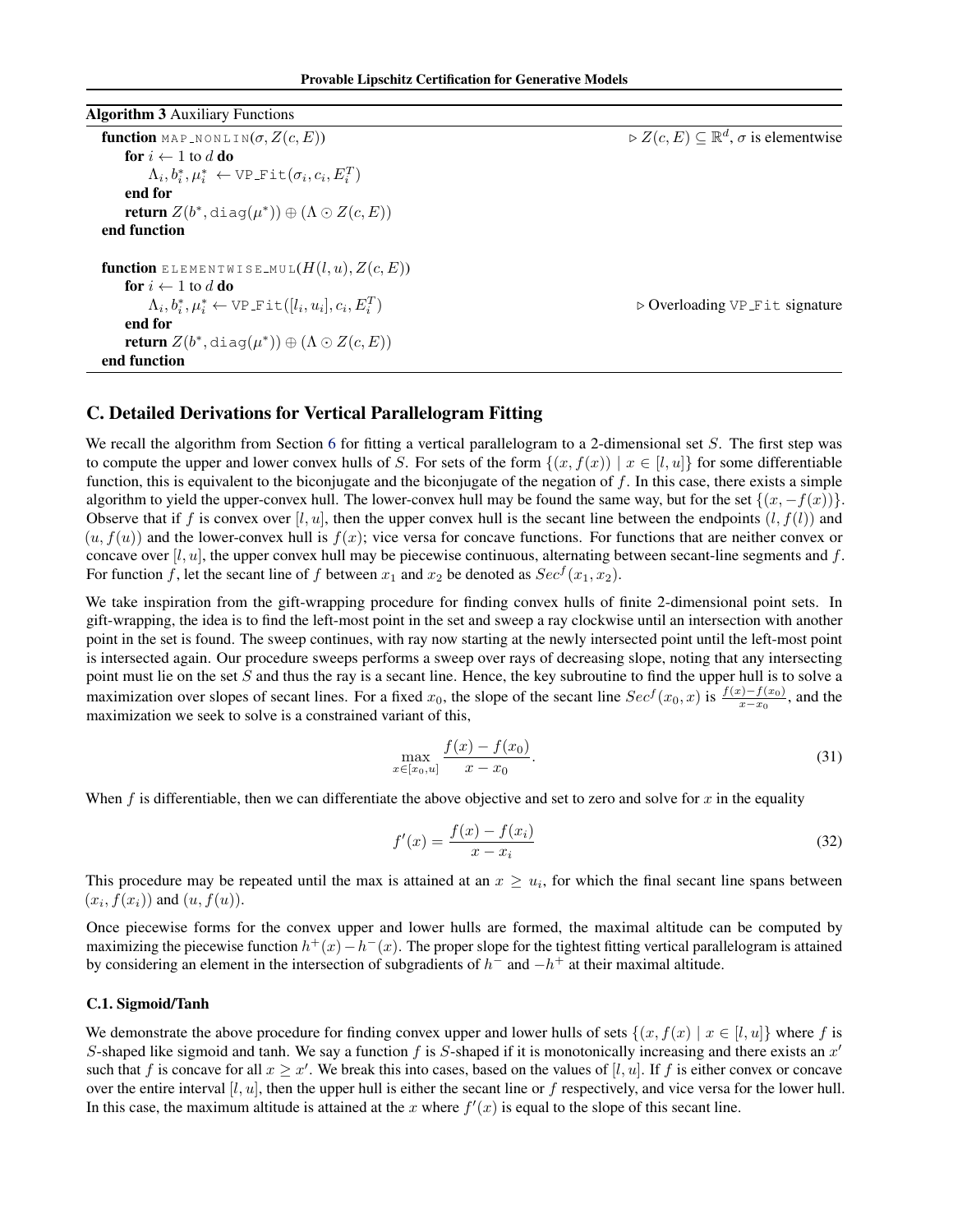

Figure 3. Procedure for computing the tightest fitting vertical-parallelogram to the set  $S = \{(x, tanh(x)) \mid x \in [-2, 3]\}$ . (Left) We plot the slope of the secant-line from  $-2$  to x in red and the secant line from x to 3 in blue, where the maximum is marked with a vertical hash. (Middle) We plot the upper and lower convex hulls for  $S$ . (Right) We plot the convex hull of  $S$  and the parallelogram we produce versus that of prior work.

For cases where f is both convex and concave for portions of  $[l, u]$ , then we proceed with the iterative giftwrap procedure, starting at  $x_0 = l$ . For monotonically increasing tanh and sigmoid functions, this means that  $l < 0 < u$  and we seek to find a point in the concave  $(x \ge 0)$  portion of f such that Equation [32](#page-13-0) is satisfied. Since f is concave for  $x \ge 0$ , the function

$$
f'(x) - \frac{f(x) - f(l)}{x - l}
$$

only has one zero for  $x \ge 0$ , which may be found numerically<sup>1</sup>. Letting  $x^*$  be such an x, we have that the secant-line is given by  $y = \frac{f(x^*) - f(l)}{x^* - l}(x - l) + f(l)$  and the upper convex hull for is

$$
h^{+}(x) = \begin{cases} \frac{f(x^{*}) - f(l)}{x^{*} - l}(x - l) + f(l) & \text{if } x \in [l, x^{*}]\\ f(x) & \text{if } x \in [x^{*}, u] \end{cases}
$$

A similar procedure may be considered for the lower convex hull, also yielding a convex hull like

$$
h^{-}(x) = \begin{cases} f(x) & \text{if } x \in [l, x^{\dagger}] \\ \frac{f(x^{\dagger}) - f(l)}{x^{\dagger} - l}(x - l) + f(l) & \text{if } x \in [x^{\dagger}, u] \end{cases}
$$

where  $x^{\dagger}$  is the minimum amongst zeros for the function  $f'(x) - \frac{f(x) - f(u)}{x - u}$  $\frac{x(x)-f(u)}{x-u}$ . Then the altitude,  $h^+(x) - h^-(x)$ , is a concave piecewise function with three pieces, segmented into the intervals  $[l, x^{\dagger}], [x^{\dagger}, x^{\dagger}], [x^{\dagger}, u]$ . If the slope of the linear component of the upper hull is  $\lambda^+$  and the slope of the linear component of the lower hull is  $\lambda^-$ , then the maximum is attained at one of four points: i) the point in  $[l, x^{\dagger}]$  where  $f'(x) = \lambda^{-}$ ; ii) the point in  $[x^*, u]$  where  $f'(x) = \lambda^{+}$ ; iii)  $x^*$ , or iv)  $x^{\dagger}$ . It is trivial to check all these points where f is the sigmoid or tanh function.

Regardless of which case we are in, once the upper and lower hulls have been computed and their difference has been maximized, the remaining steps are simple. It suffices to compute the subgradients of the lower hull and negative upper hull at that point, pick an element of their intersection and find the line that passes through the proper midpoint. This yields the right altitude and affine function for a vertical parallelogram.

### C.2. Elementwise Multiplication

Now we consider the full set of cases for elementwise multiplication. Letting S be the 2-dimensional set  $\{(x, y \cdot x) | x \in$  $[l, u], y \in [\alpha, \beta]$ . When  $\alpha = \beta$ , then the set S is a line segment, and has vertical parallelogram with height 0 and slope  $\alpha$ . When  $\alpha < \beta$ , and  $l > 0$  the convex upper hull is  $h^+(x) = \beta x$  and the convex lower hull is  $h^-(x) = \alpha x$ ; vice versa for when  $u < 0$ . The only remaining case is when  $\alpha < \beta$ , and  $l < 0 < u$ , which is the case considered in the main paper, where  $h^+(x)$  is the line passing through  $(l, \alpha l)$  and  $(u, \beta u)$ ; and the lower hull passes through  $(l, \beta l)$  and  $(u, \alpha u)$ .

In all of the above cases, the upper and lower hulls are affine functions and their maximum over  $[l, u]$  is attained at either l or u. The admissable slopes are exactly the range  $[\alpha, \beta]$ .

### C.3. Absolute Value

<sup>&</sup>lt;sup>1</sup>We keep track of the numerical error and ensure that the vertical height of the parallelogram accounts for this.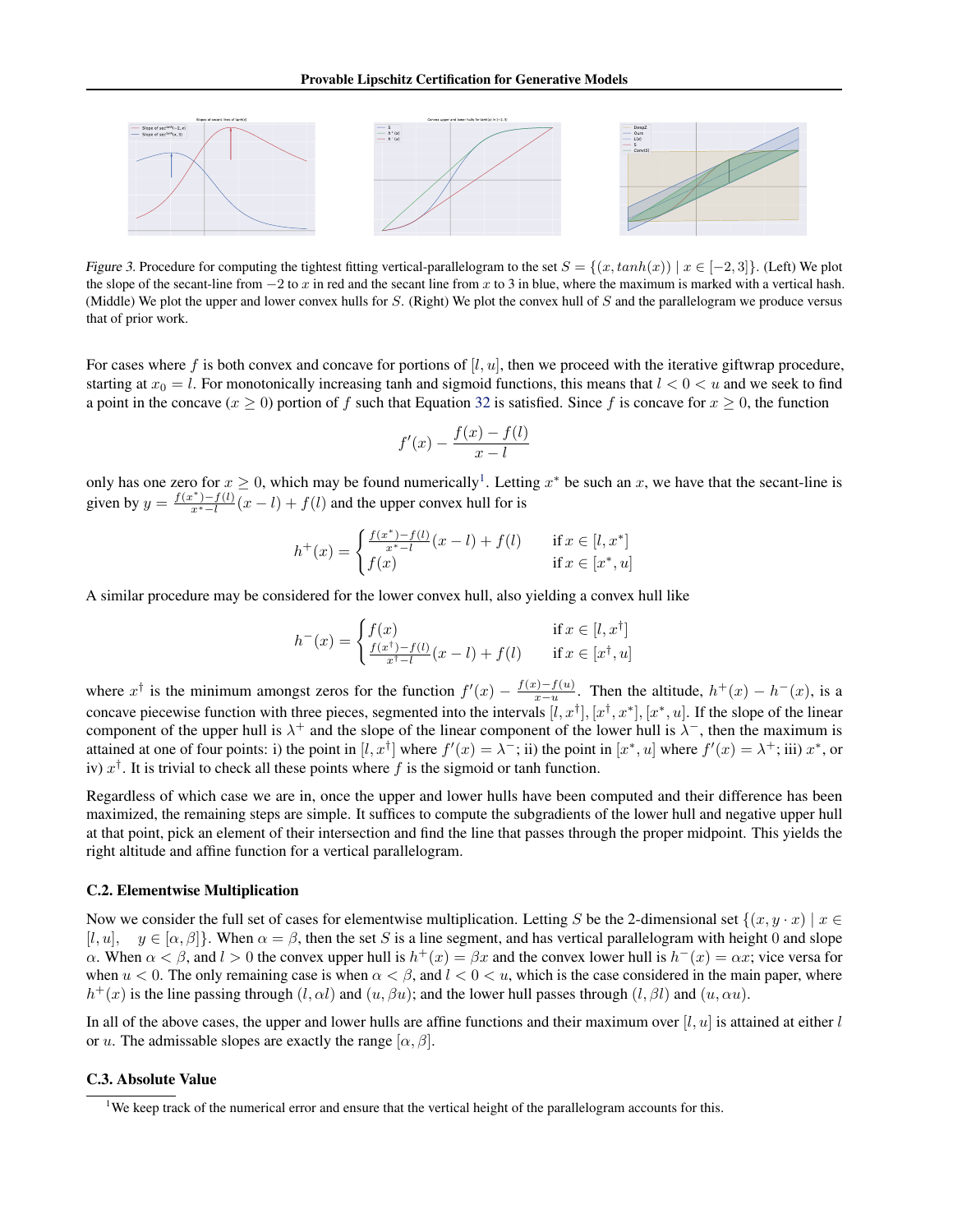Now we consider the absolute value function, as used in the proof of Theorem [5.](#page-6-0) Consider the set  $\{(x, |x|) | x \in [l, u]\}$ . When  $l \cdot u \geq 0$ , then the set S lies on either the  $y = x$  or  $y = -x$  line, and the vertical parallelogram fit is equivalent to mapping through an affine function. On the other hand, when  $l < 0 < u$ , the set S has a lower convex hull of  $h^{-}(x) = |x|$ , because |x| is a convex function. The upper hull is the secant line connecting  $(l, |l|)$  and  $(u, |u|)$ , which may be written as  $h^+(x) = \frac{u+l}{u-l}(x) - \frac{2ul}{u-l}$ . The maximum of the altitude,  $h^+(x) - h^-(x)$ , is attained at  $x = 0$ , for which the maximum altitude is  $-\frac{2ul}{u-l}$ and the height of the vertical parallelogram is  $\mu = \frac{-u}{u-l}$ . The slope must be the slope of the (linear) upper hull,  $\frac{u+l}{u-l}$  and the central line of the parallelogram must pass through the point  $(0, \frac{-ul}{u-l})$ .



Figure 4. Convex hull and vertical parallelogram for the set  $S = \{(x, |x|) | x \in$  $[-3, 5]$ .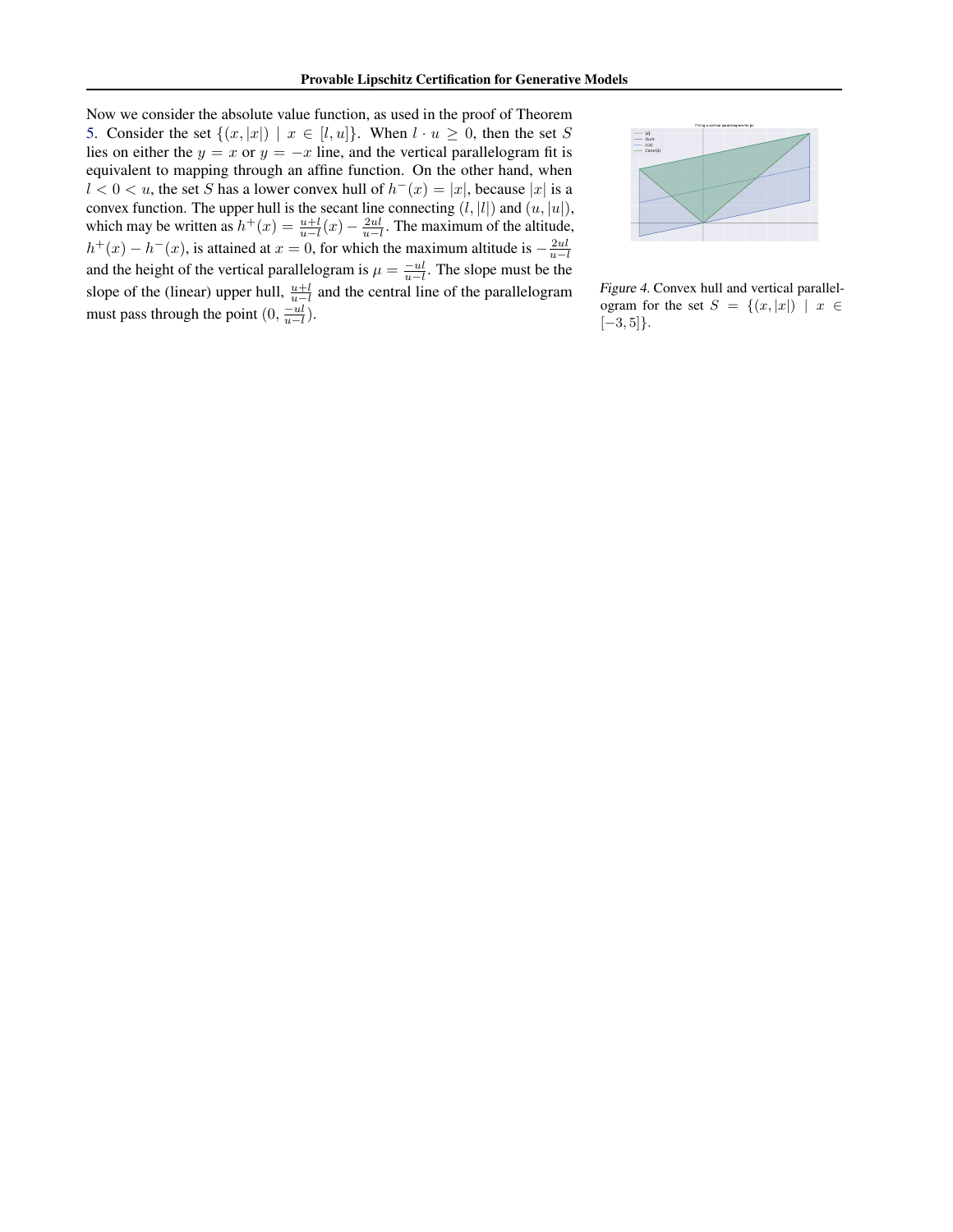## D. Experiments

## D.1. Model Architectures

Here we will describe the structure of each of the architectures considered. For networks with only fully connected and elementwise nonlinearities, we denote the architectures by  $[n_{in}, n_1, \ldots n_L \ldots n_{out}]$ , where  $n_i$  denotes the number of neurons in the  $i^{th}$  hidden layer, and ReLU nonlinearities are implied between each layer. We will use the notation "FC X" to denote fully connected layers with an output of X neurons, and  $Conv_s(C \times W \times H)$  to denote convolutional layers with a stride of s and output dimension of C channels, and kernels of size  $W \times H$ . Transpose convolutional layers are denoted Conv<sub>s</sub><sup>T</sup>( $C \times W \times H$ ). For layers of the same size repeated k times, we'll denote this as [layers]<sup> $\times k$ </sup>.

Toy Networks: For the networks trained on the toy dataset, the input and output dimension are each 2, and the scalarvalued output is attained by taking the dot product with the vector  $[+1, -1]$ . These have varying depth, but all have architectures like

$$
x \rightarrow \left[FC100 \rightarrow ReLU\right] ^{\times k} \rightarrow FC2 \rightarrow z
$$

where the number of hidden layers denotes the number of ReLU layers in the network.

Generators for MNIST and CIFAR: For MNIST and CIFAR, we trained 6 VAEs and 2 GANs. These each have the same architecture with the exception of varying input/output shapes. The VAEs each have a latent dimension of 20 and the GANs have an input dimension of 100. We use the notation D and C to denote the output dimnension and channel: (784, 1) for MNIST and (3072, 3) for CIFAR-10.

- VAESmall:  $[D, 400, 200, 200, 200, 400, D]$ . Where the decoder is just the  $[20, 200, 400, D]$  subnetwork.
- VAEMed:  $[D, 400, 200, 100, 50, 100, 200, 400, D]$  where the decoder is just the  $[50, 100, 200, 400, D]$  subnetwork.
- VAEBig: [D, 400, 200, 200, 200, 200, 100, 200, 200, 200, 200, 400, D], where the decoder is just the  $[100, 200, 200, 200, 200, 400, D]$  subnetwork.
- **VAECNN:**  $x \to \text{Conv}_2(16 \times 4 \times 4) \to ReLU \to \text{Conv}_2(32 \times 4 \times 4) \to ReLU \to FC50 \to FC800 \to ReLU \to$  $Conv_2^T(16 \times 5 \times 5) \rightarrow ReLU \rightarrow Conv_2^T(C \times 4 \times 4) \rightarrow Sigmoid.$
- VAETanh: Same as VAEMed with  $tanh$  nonlinearities in place of ReLU.
- VC-Tanh: Same as VAECNN with  $tanh$  nonlinearities in place of ReLU.
- FFGAN:  $[100, 256, 512, 1024, D]$ .
- DCGAN:  $x \to \text{Conv}_1^T (256 \times 4 \times 4) \to ReLU \to \text{Conv}_2^T (128 \times 4 \times 4) \to ReLU \to \text{Conv}_2^T (64 \times 4 \times 4) \to$  $ReLU \rightarrow Conv_2^T(C \times 4 \times 4) \rightarrow tanh.$

Classifiers for MNIST and CIFAR: For MNIST and CIFAR, we trained three fully connected networks. We refer to these as {tiny, small, med, }− ∗. Each of these were trained with both the ReLU and tanh nonlinearities with both standard and PGD adversarial training. We will describe the training techniques in the next section.

- Tiny\*:  $[D, 20, 20, 10]$ .
- Small\*:  $[D, 100, 100, 100, 10]$ .
- Med\*:  $[D] + [100] \times 6 + [10]$ .

### D.2. Datasets, Training Methods, and Computing Environment

**Computing Environment:** All networks were trained using Pytorch on a machine with  $2 \times$  GeForce RTX 2070 GPU's. All Lipschitz evaluations were performed using the CPU only, an Intel i7-9700K. Mixed integer programming evalutaions were performed using 4 cores and the Gurobi optimizer.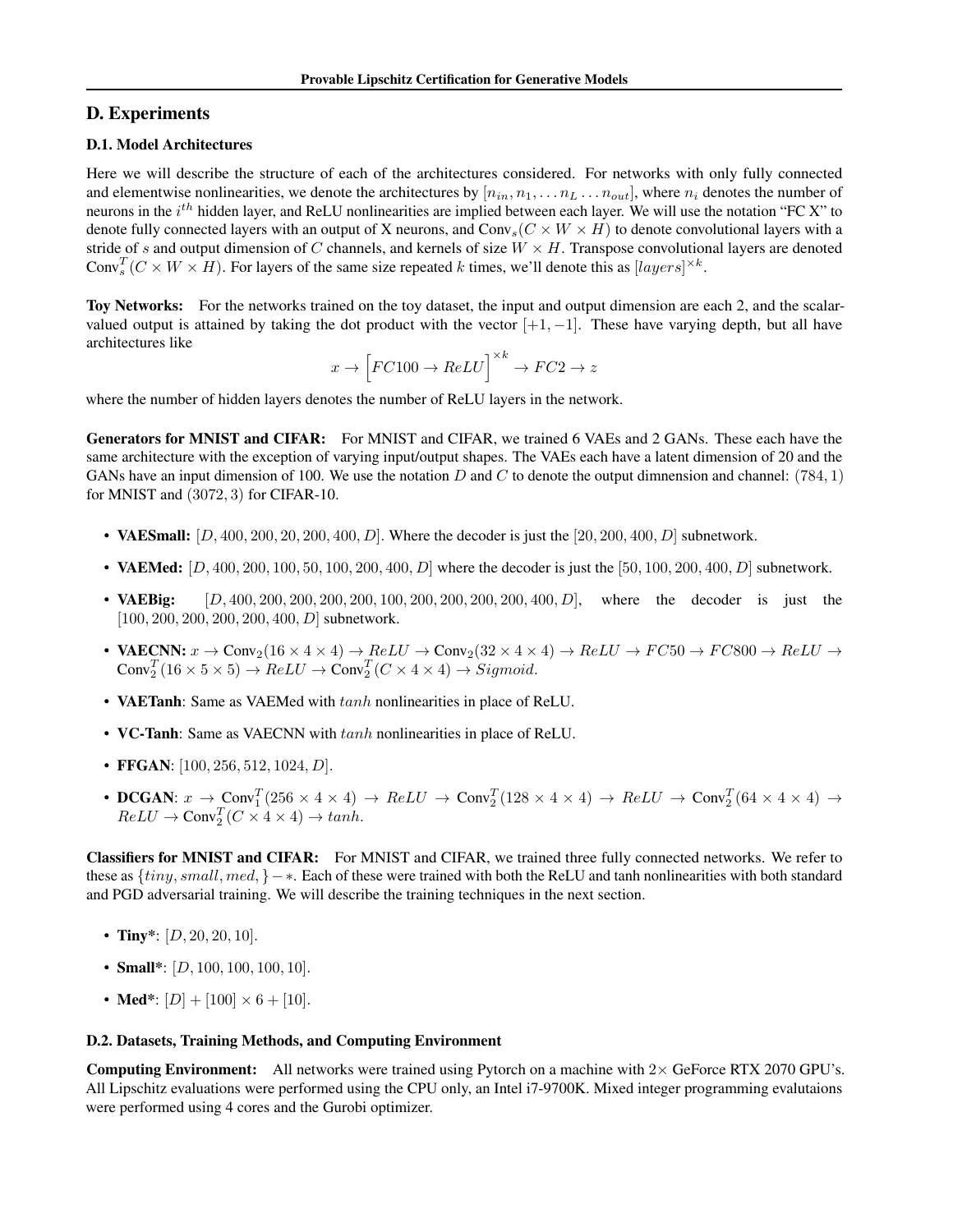Datasets: The CIFAR-10 and MNIST datasets are standard. For the dataset taken from [\(Aziznejad et al.,](#page-8-0) [2020\)](#page-8-0), we generate 1000 points uniformly randomly in  $[-1, 1]^2$  and attach the label 1 if the norm of the data point is  $\leq \frac{2}{\pi}$ .

Training Methods: We outline the methods used to train each set of networks:

- Toy Dataset Nets: We trained using the CrossEntropy loss and the Adam optimizer with a learning rate of 0.001, where we trained for 200 epochs.
- VAEs: For the VAE networks, we train with the standard VAE loss: a sum of binary cross-entropy between the reconstructed example and original input, and a KL-divergence term. We train for 50 epochs for all VAEs with the Adam optimizer and a learning rate of 0.001
- GANs: For the GANs, we train using the binary cross-entropy applied to the discriminator output. We train with Adam  $(lr = 0.001)$  and 25 epochs.
- Classifiers: For the classifiers considered, we always train for 50 epochs using Adam  $(lr = 0.001)$  and either the standard Cross-Entropy loss or the PGD loss for adversarial training. For MNIST networks, we allow an adversarial budget of  $\ell_{\infty}$  norm of 0.1, and the adversary takes 10 steps with step-size 0.2. For CIFAR-10, the adversary has a budget of  $\frac{8}{255}$  and takes 10 steps of stepsize  $\frac{2}{255}$ .

### D.3. Varying Radius

We consider the effect of varying the radius of the region we evaluate Lipschitz constants over. We expect that as the radius increases, the bounds for the preactivations at each layer will become more loose. For ReLU networks, when zero is strictly contained in the preactivation bounds, a new degree of freedom needs to be introduced to the layerwise zonotope approximations. Hence, as more degrees of freedom are introduced, we expect the bound returned by ZLip to be looser and the runtime will be less efficient since the representation of each zonotope will be larger. However, other methods will likely also yield looser bounds as well. We also note that a more intelligent strategy that prunes the zonotope representation size to a more managable size may be employed, though we leave such performance improvements for future work.

Toy Dataset: First we examine the effect of changing the evaluation radius on the network trained on the circle dataset with 6 hidden layers of width 100 and the ReLU nonlinearity. We report the results in table [2,](#page-18-0) where we have evaluated over 64 elements from the test set and  $\ell_{\infty}$  balls of each radius. We set a timeout of 120s for the mixed-integer programming approaches, at which point the tightest upper bound is returned, explaining the discrepancy between the results on the first two columns. The proportion of timed out examples is presented in Figure 5. We observe that for networks with small input dimension,



Figure 5. Proportion of timed out examples for LipMIP versus LipMIP using ZLip as a first step across varius radii.

CLEVER is fairly accurate and can be viewed as a surrogate for the true Lipschitz constant when the LipMIP results time out. In this case we see that for all but the global evaluation returned by SeqLip, all techniques provide looser bounds as the radius increases, however ZLip remains significantly tighter than Fast-Lip and even yields a tighter result than the tightest upper bound provided by LipMIP after this procedure times out.

Generative Models: Here we present results on the generative models when we vary the radius of the input region. We focus primarily on the VAEs described above for both the MNIST and CIFAR-10 datasets. These results for VAEMEd on MNIST are displayed in Figure [6.](#page-18-0) As expected, increasing radius size increases the estimated Lipschitz bound for both ZLip and Fast-Lip. The relative gap decreases as the radius increases, indicating that ZLip is comparatively tighter when few neurons are unstable, which we attribute to ZLip being able to perfectly map the affine layers. It is also expected that Fast-Lip does not get slower even as more neurons become unstable, as the representation size of a hyperbox in  $\mathbb{R}^d$  will always be  $O(d)$ , and looser neuron bounds just increases the looseness of the approximation without increasing runtime.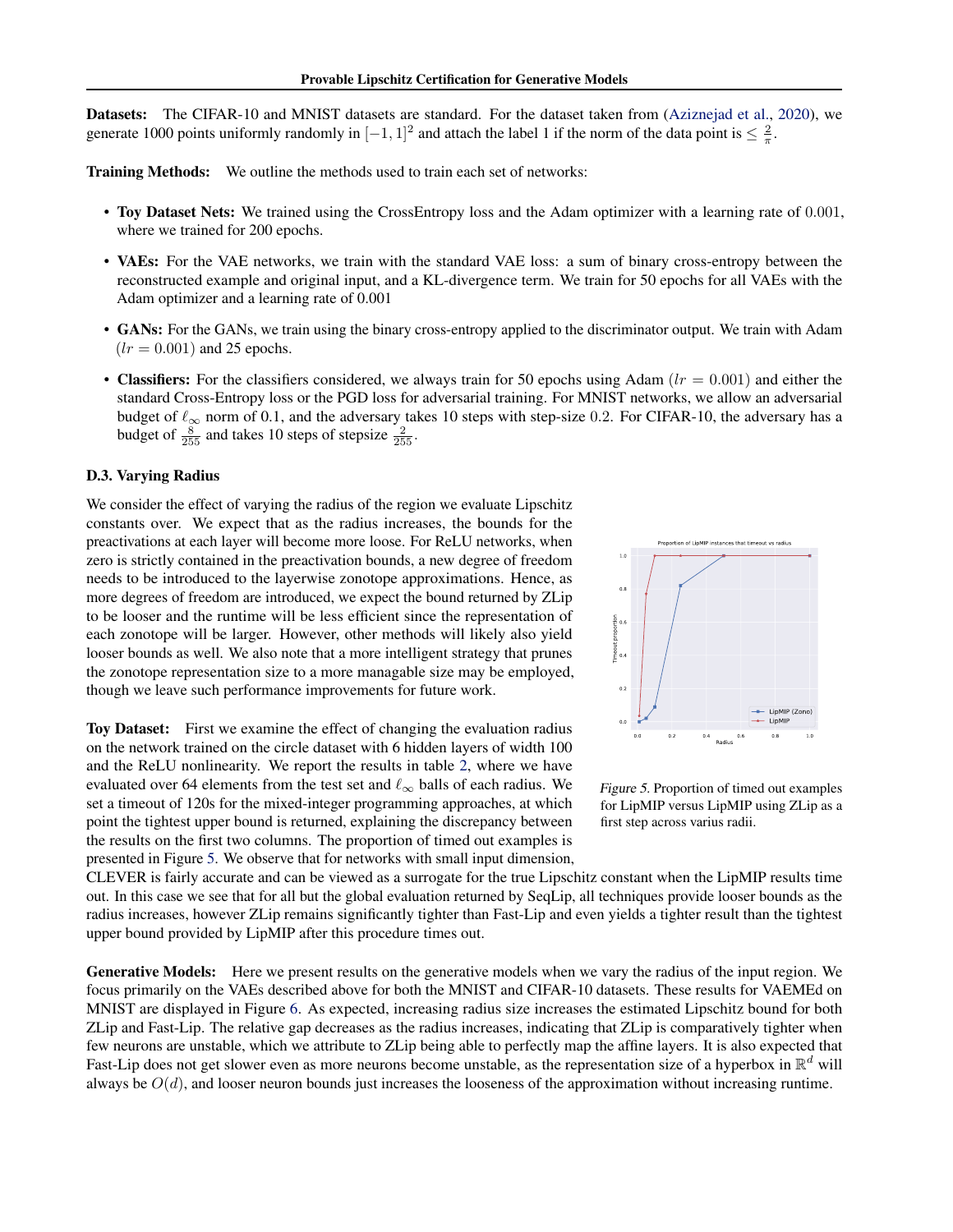| Radius | $LipMIP$ (Zono)    | LipMIP               | ZLip                                                     | Fast-Lip                          | SeqLip                                | <b>CLEVER</b>        |
|--------|--------------------|----------------------|----------------------------------------------------------|-----------------------------------|---------------------------------------|----------------------|
| 0.01   | $2.62\times10^{2}$ | $2.97 \times 10^{2}$ | $2.98\times10^{2}$ $2.82\times10^{3}$ $2.72\times10^{3}$ |                                   |                                       | $2.95 \times 10^{2}$ |
| 0.05   | $3.69\times10^{2}$ | $2.79\times10^{3}$   | $4.22\times10^{2}$                                       |                                   | $9.94 \times 10^3$ $2.72 \times 10^3$ | $3.61\times10^{2}$   |
| 0.1    | $4.55\times10^{2}$ | $6.09\times10^{3}$   | $6.17\times10^{2}$                                       | $1.29\times10^4$ $2.72\times10^3$ |                                       | $4.39 \times 10^{2}$ |
| 0.25   | $8.91\times10^{2}$ | $1.67\times10^{4}$   | $1.55\times10^{3}$                                       | $2.00\times10^4$ $2.72\times10^3$ |                                       | $4.65 \times 10^{2}$ |
| 0.5    | $2.51\times10^{3}$ | $2.20\times10^{4}$   | $3.70\times10^{3}$                                       | $2.46\times10^4$ $2.72\times10^3$ |                                       | $6.72\times10^{2}$   |
| 1.0    | $6.49\times10^{3}$ | $2.82\times10^{4}$   | $5.81\times10^{3}$                                       |                                   | $3.10\times10^4$ $2.72\times10^3$     | $9.04 \times 10^{2}$ |

<span id="page-18-0"></span>Table 2. Evaluation of various Lipschitz computation techniques for the network with 6 hidden layers trained on the Circle dataset. Lipschitz Values for  $6 \times 100$  Circle Network



Figure 6. Reported Lipschitz constants and times for the MNIST MedVAE as we increase the radius of the region over which we evaluate Lipschitz constant. (Top Left) reports the values on a log-scale, noticing that both ZLip and Fast-Lip increase their estimate as the radius increases, the relative gap is largest for small radii.(Top Right) we display times in seconds versus the radius. The increase in running time of ZLip is due to the increase in number of unstable neurons, which increases the size of the representations of the zonotopes that must be passed through each layer. (Bottom) Reported Lipschitz constants and times for the CIFAR SmallVAE as we increase radius.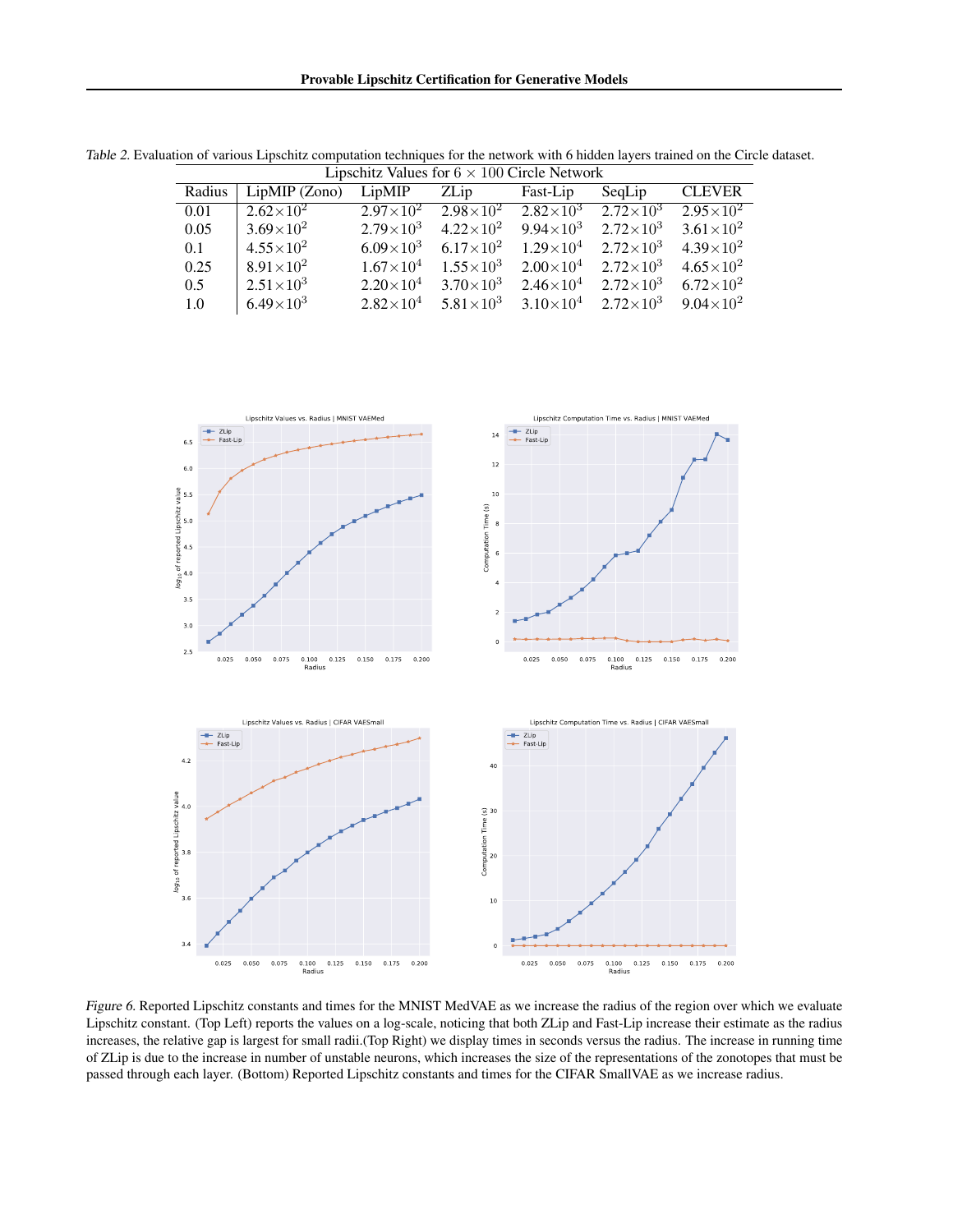#### D.4. Ablating the choice of abstract domain:

ZLip operates by iteratively building *zonotopes* to satisfy the containments of equations [14-17,](#page-2-0) specifically we use zonotopes in both the forward pass (such as DeepZ, DiffAI), but also zonotopes in the backward pass. To examine the importance of zonotopes in both directions, we replace the zonotopes with hyperboxes in one or both of the directions. Note that using hyperboxes in both the forward and backward directions is FastLip. We denote the method that uses hyperboxes in the forward pass, but zonotopes in the backward pass as 'Hyperbox -¿ Zono', and vice versa.

Toy Dataset: In Figure 7 we compare the performance of the different techniques on networks trained on the toy dataset. The y-axis records the logarithm of the average ratio between each method's Lipschitz estimate and ZLip's Lipschitz estimate for each example. We evaluate on 100 random points for each x-value. On the left panel we vary the architecture size while evaluating on inputs that are hyperboxes with radius 0.1. For every network considered, on average, the abstract domain in the forward pass is more important, and this gap becomes more apparent as the size of the network increases. On the right panel, we fix a network and evaluate the performance as we vary the size of the certified region. For small radii, the choice of the forward domain is more important, however as the radius increases, the backward domain becomes more important. We conjecture this is because, for large radii, there is much uncertainty about which ReLU's are fixed and the performance of zonotopes and hyperboxes in the forward pass becomes equivalent.



Figure 7. Log-mean-ratio of reported Lipschitz estimates (relative to ZLip) on varying networks trained on the Circle dataset. (Left) reports the values as we vary the network size, demonstrating that the forward domain is more important as the network size increases. (Right) reports the values for a fixed network as we vary the input radius size. Larger input radii have more uncertain ReLU neurons and the choice in forward domain becomes relatively less important.

MNIST Generative models: In Table [3](#page-20-0) we evaluate the choice of abstract domains on MNIST generative models. We consider the decoders of the three different VAE's trained on MNIST and evaluate over two different radii, considering hyperboxes of the denoted radius surrounding the encodings of random test MNIST examples. Here we again see that neither of the single-zonotope approaches is unilaterally better, however larger models tend to benefit more from using zonotopes in the forward pass.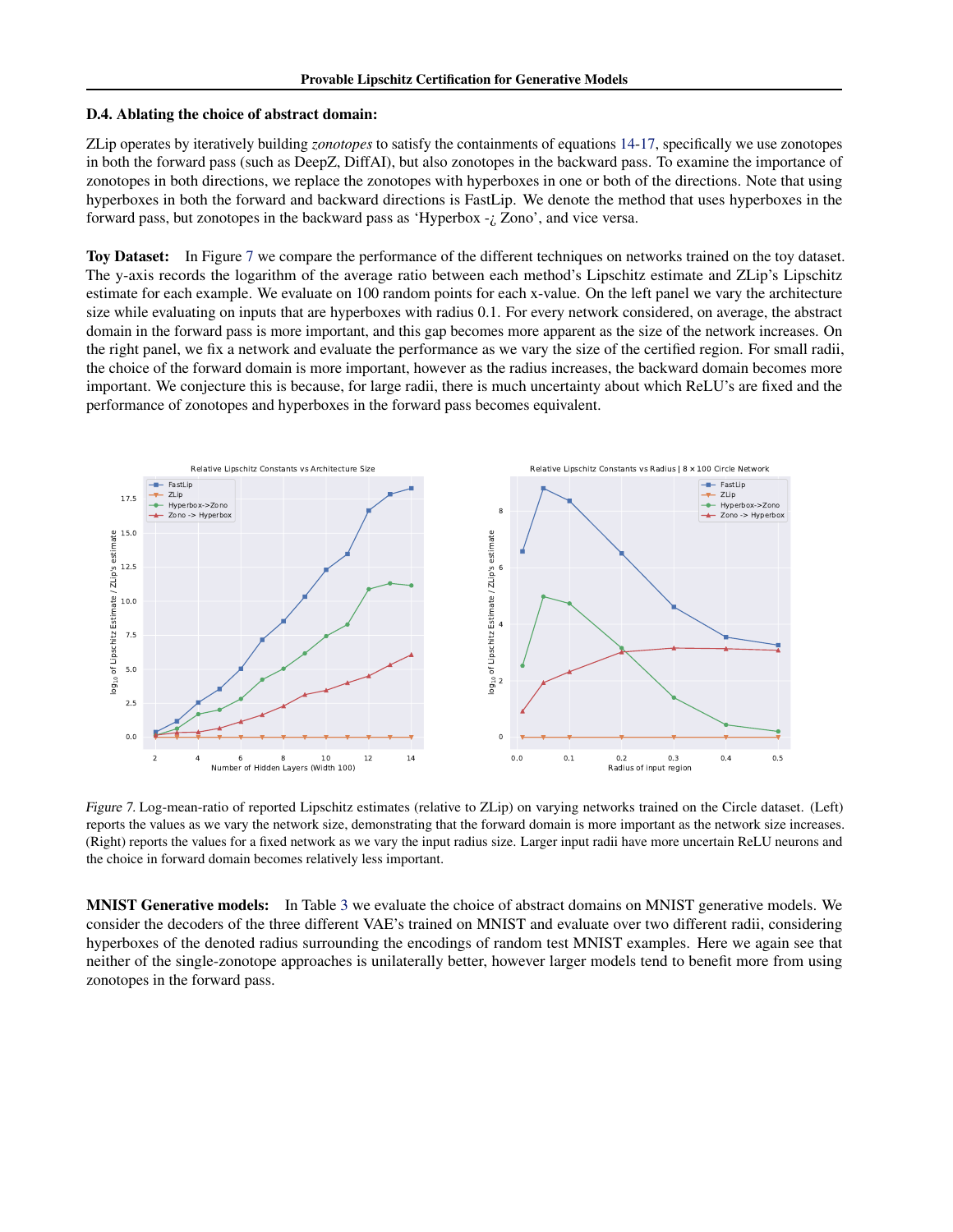| Radius                                                  |                     | 0.01 |                        |                                                                   | 0 <sub>1</sub> |                        |
|---------------------------------------------------------|---------------------|------|------------------------|-------------------------------------------------------------------|----------------|------------------------|
| Method                                                  |                     |      |                        | FastLip $H \to Z \quad Z \to H$   FastLip $H \to Z \quad Z \to H$ |                |                        |
| VAESmall   7.85 1.33<br>VAEMed   276.41 12.71<br>VAEBig | $ 4238.83 \t123.21$ |      | 5.89<br>43.78<br>85.65 | 9.39<br>410.92 51.81<br>26018.02 1357.93                          | <b>3.08</b>    | 3.11<br>12.25<br>26.64 |

<span id="page-20-0"></span>Table 3. Mean ratio of Lipschitz estimates provided by other abstract domains relative to the estimate provided by ZLip, evaluated on MNIST VAE decoders. We see that as the model becomes larger, using zonotopes in the forward pass yields a tighter bound.

### D.5. Experimental Results on Classifiers

MNIST: For completeness and comparison against other networks on more realistic networks, we present results of our Lipschitz bounding technique versus several recent works for a variety of networks trained both with the standard classification loss as well as those trained adversarially. We evaluate the Lipschitz value returned by SeqLip, LipSDP, Fast-Lip, CLEVER, and ZLip for inputs of radius 0.1 centered at elements taken from the test set. If f is the trained classifier which has outputs in  $\mathbb{R}^{10}$ , we consider the Lipschitz constant of the network  $f_i(\cdot) - f_{i+1}(\cdot)$  for each example where the true label is i. First we present the values for the MNIST networks trained with the standard CrossEntropy Loss in Table 4 and times are presented in Table [5.](#page-21-0) We remark that the bounds reported by CLEVER for networks with high dimension have been shown to be quite loose, so it is unclear what the correct Lipschitz value is for each of these networks. The most salient points here are that the values returned by ZLip are comparable to those returned by LipSDP at a significantly faster runtime. We also note that LipSDP errors when applied to networks as large as MedReLU or MedTanh.

For the PGD trained MNIST networks, we present the values and times in tables [6,](#page-21-0) [7.](#page-21-0) In direct comparison to the tables for the networks trained with CrossEntropy loss, we notice that all methods report lower values for the adversarially trained network. This tracks with prior work that adversarial regularization serves as a form of Lipschitz regularization.

CIFAR-10: The same experiments as above were performed on networks trained to classify the CIFAR-10 dataset. We present these results in Tables [8-11,](#page-22-0) but note that these results are qualitatively very similar to the results for the MNIST networks.

|                                                                    | Table 4. Lipschitz values reported by various networks evaluated on the various Classifiers described above. All numbers report an average |  |
|--------------------------------------------------------------------|--------------------------------------------------------------------------------------------------------------------------------------------|--|
| over regions of radius 0.1 centered at examples from the test set. |                                                                                                                                            |  |

| Lipschitz Estimates (MNIST) — CrossEntropy Loss |                    |                      |                      |                      |                    |  |  |  |  |
|-------------------------------------------------|--------------------|----------------------|----------------------|----------------------|--------------------|--|--|--|--|
| <b>Network</b>                                  | SeqLip             | <b>SDP</b>           | Fast-Lip             | <b>CLEVER</b>        | ZLip               |  |  |  |  |
| TinyReLU                                        | $3.51\times10^{3}$ | $2.94 \times 10^3$   | $7.36\times10^{3}$   | $1.15\times10^{1}$   | $5.59\times10^{3}$ |  |  |  |  |
| SmallReLU                                       | $2.12\times10^{4}$ | $1.52\times10^{4}$   | $1.94\times10^{5}$   | $9.59\times10^{0}$   | $9.34\times10^{4}$ |  |  |  |  |
| MedReLU                                         | $1.08\times10^{6}$ |                      | $1.45\times10^{8}$   | $1.06\times10^{1}$   | $1.77\times10^{7}$ |  |  |  |  |
| TinyTanh                                        | $1.33\times10^{4}$ | $1.14\times10^{4}$   | $2.56 \times 10^{4}$ | $2.97\times10^{1}$   | $1.98\times10^{4}$ |  |  |  |  |
| SmallTanh                                       | $5.80\times10^{4}$ | $4.29 \times 10^{4}$ | $3.24 \times 10^5$   | $3.26 \times 10^{1}$ | $1.68\times10^{5}$ |  |  |  |  |
| MedTanh                                         | $5.50\times10^{6}$ |                      | $4.29\times10^{8}$   | $3.56 \times 10^{2}$ | $6.94\times10^{7}$ |  |  |  |  |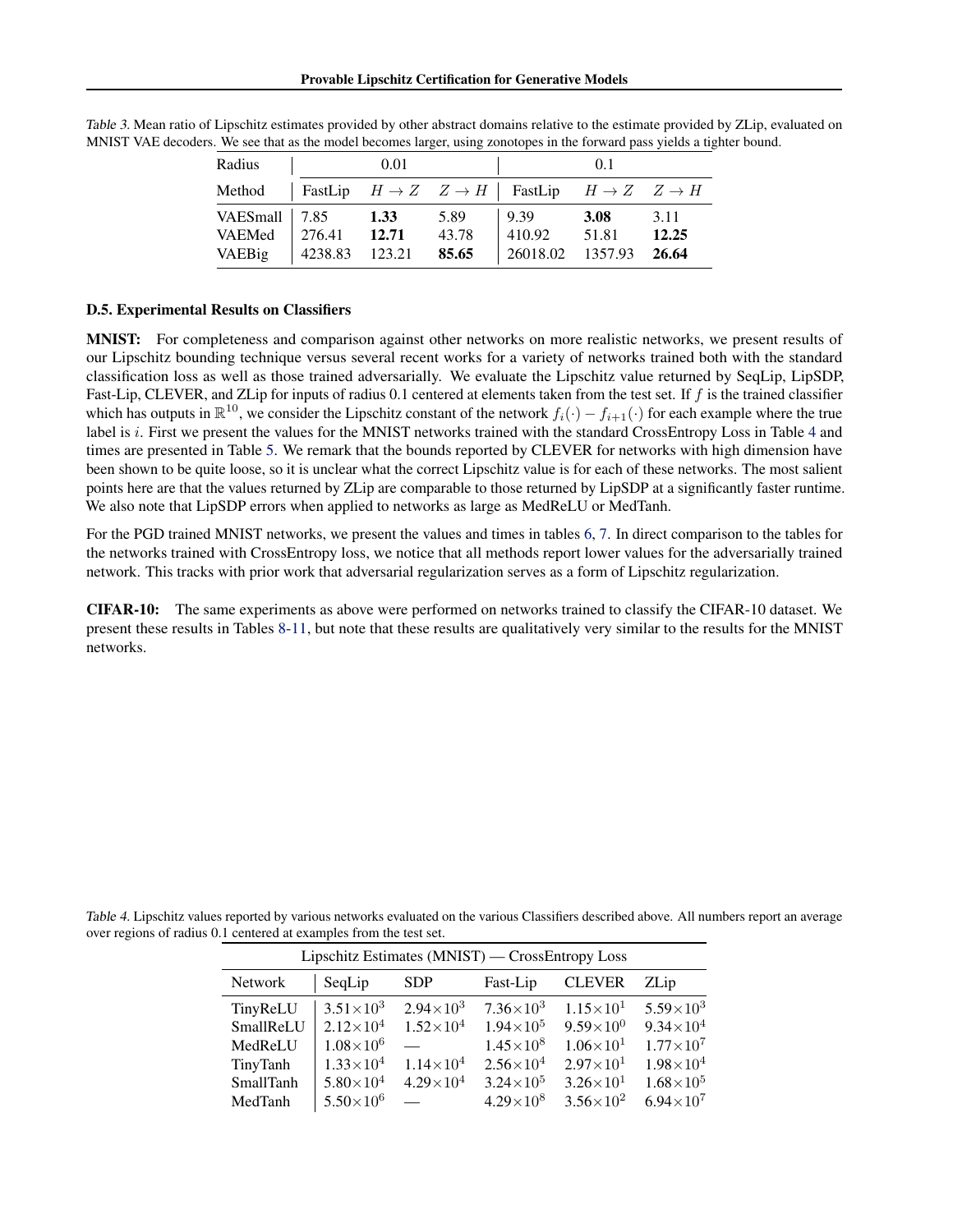<span id="page-21-0"></span>

| $Lipschitz$ limes $(MNIS1)$ — CrossEntropy Loss |                     |                          |                       |                      |                       |  |  |  |  |
|-------------------------------------------------|---------------------|--------------------------|-----------------------|----------------------|-----------------------|--|--|--|--|
| Network                                         | SeqLip              | <b>SDP</b>               | Fast-Lip              | <b>CLEVER</b>        | ZLip                  |  |  |  |  |
| TinyReLU                                        | $5.08\times10^{-1}$ | $1.78\times10^{1}$       | $1.75 \times 10^{-3}$ | $5.98\times10^{1}$   | $4.20\times10^{-1}$   |  |  |  |  |
| SmallReLU                                       | $2.28\times10^{0}$  | $2.63\times10^{2}$       | $9.73 \times 10^{-2}$ | $1.01\times10^{2}$   | $9.36\times10^{-1}$   |  |  |  |  |
| MedReLU                                         | $3.35\times10^{0}$  |                          | $1.07\times10^{-1}$   | $1.75 \times 10^{2}$ | $2.13\times10^{0}$    |  |  |  |  |
| TinyTanh                                        | $5.90\times10^{1}$  | $1.82\times10^{1}$       | $1.96\times10^{-3}$   | $5.98\times10^{1}$   | $4.22 \times 10^{-1}$ |  |  |  |  |
| SmallTanh                                       | $4.56\times10^{0}$  | $2.28\times10^{2}$       | $1.05\times10^{-1}$   | $1.09\times10^{2}$   | $9.87\times10^{-1}$   |  |  |  |  |
| MedTanh                                         | $9.91\times10^{0}$  | <b>Contract Contract</b> | $1.08\times10^{-1}$   | $1.77\times10^{2}$   | $2.03\times10^{0}$    |  |  |  |  |

Table 5. Times for MNIST classifiers trained with the Cross-Entropy loss<br> $\frac{1}{1}$  inschitz Times (MNIST) — Cross-Entropy Loss  $\overline{(MMIRT)}$ 

Table 6. Values for MNIST classifiers trained with the PGD loss

| Lipschitz Estimates (MNIST) — PGD Loss |                      |                      |                    |                           |                    |  |  |  |  |
|----------------------------------------|----------------------|----------------------|--------------------|---------------------------|--------------------|--|--|--|--|
| <b>Network</b>                         | SeqLip               | <b>SDP</b>           | Fast-Lip           | <b>CLEVER</b>             | ZLip               |  |  |  |  |
| TinyReLU                               | $3.97 \times 10^{2}$ | $2.66\times10^{2}$   | $3.48\times10^{2}$ | $\sqrt{1.07 \times 10^0}$ | $1.42\times10^{2}$ |  |  |  |  |
| SmallReLU                              | $1.52\times10^{3}$   | $9.35 \times 10^{2}$ | $1.98\times10^{4}$ | $1.85\times10^{0}$        | $5.39\times10^{3}$ |  |  |  |  |
| MedReLU                                | $3.91 \times 10^{4}$ | $1.64\times10^{4}$   | $1.45\times10^{7}$ | $2.26\times10^{0}$        | $9.36\times10^{5}$ |  |  |  |  |
| TinyTanh                               | $1.38\times10^{3}$   | $8.61 \times 10^{2}$ | $6.86\times10^{2}$ | $3.14\times10^{0}$        | $5.17\times10^{2}$ |  |  |  |  |
| SmallTanh                              | $7.96\times10^{3}$   | $4.81\times10^{3}$   | $5.68\times10^{4}$ | $6.24\times10^{0}$        | $2.42\times10^{4}$ |  |  |  |  |
| MedTanh                                | $2.73 \times 10^5$   | $1.30\times10^{5}$   | $5.98\times10^{7}$ | $1.90 \times 10^{1}$      | $6.27\times10^{6}$ |  |  |  |  |

Table 7. Times for MNIST classifiers trained with the PGD loss Lipschitz Times (MNIST) — PGD Loss

| $\frac{1}{2}$ |                       |                    |                       |                    |                       |  |  |  |
|---------------|-----------------------|--------------------|-----------------------|--------------------|-----------------------|--|--|--|
| Network       | SeqLip                | <b>SDP</b>         | Fast-Lip              | <b>CLEVER</b>      | ZLip                  |  |  |  |
| TinyReLU      | $1.18\times10^{-2}$   | $1.14\times10^{1}$ | $1.74\times10^{-3}$   | $2.71\times10^{1}$ | $1.10\times10^{-1}$   |  |  |  |
| SmallReLU     | $2.71\times10^{1}$    | $1.77\times10^{2}$ | $1.13\times10^{-1}$   | $1.13\times10^{2}$ | $1.12 \times 10^{0}$  |  |  |  |
| MedReLU       | $3.10\times10^{0}$    | $4.42\times10^{2}$ | $1.11\times10^{-1}$   | $1.76\times10^{2}$ | $2.17\times10^{0}$    |  |  |  |
| TinyTanh      | $6.11 \times 10^{-1}$ | $1.62\times10^{1}$ | $1.84\times10^{-3}$   | $5.33\times10^{1}$ | $3.77\times10^{-1}$   |  |  |  |
| SmallTanh     | $4.61 \times 10^{0}$  | $1.77\times10^{2}$ | $8.66 \times 10^{-2}$ | $7.72\times10^{1}$ | $7.31 \times 10^{-1}$ |  |  |  |
| MedTanh       | $3.29\times10^{0}$    | $5.00\times10^{2}$ | $1.16 \times 10^{-1}$ | $1.86\times10^{2}$ | $2.15 \times 10^{0}$  |  |  |  |
|               |                       |                    |                       |                    |                       |  |  |  |